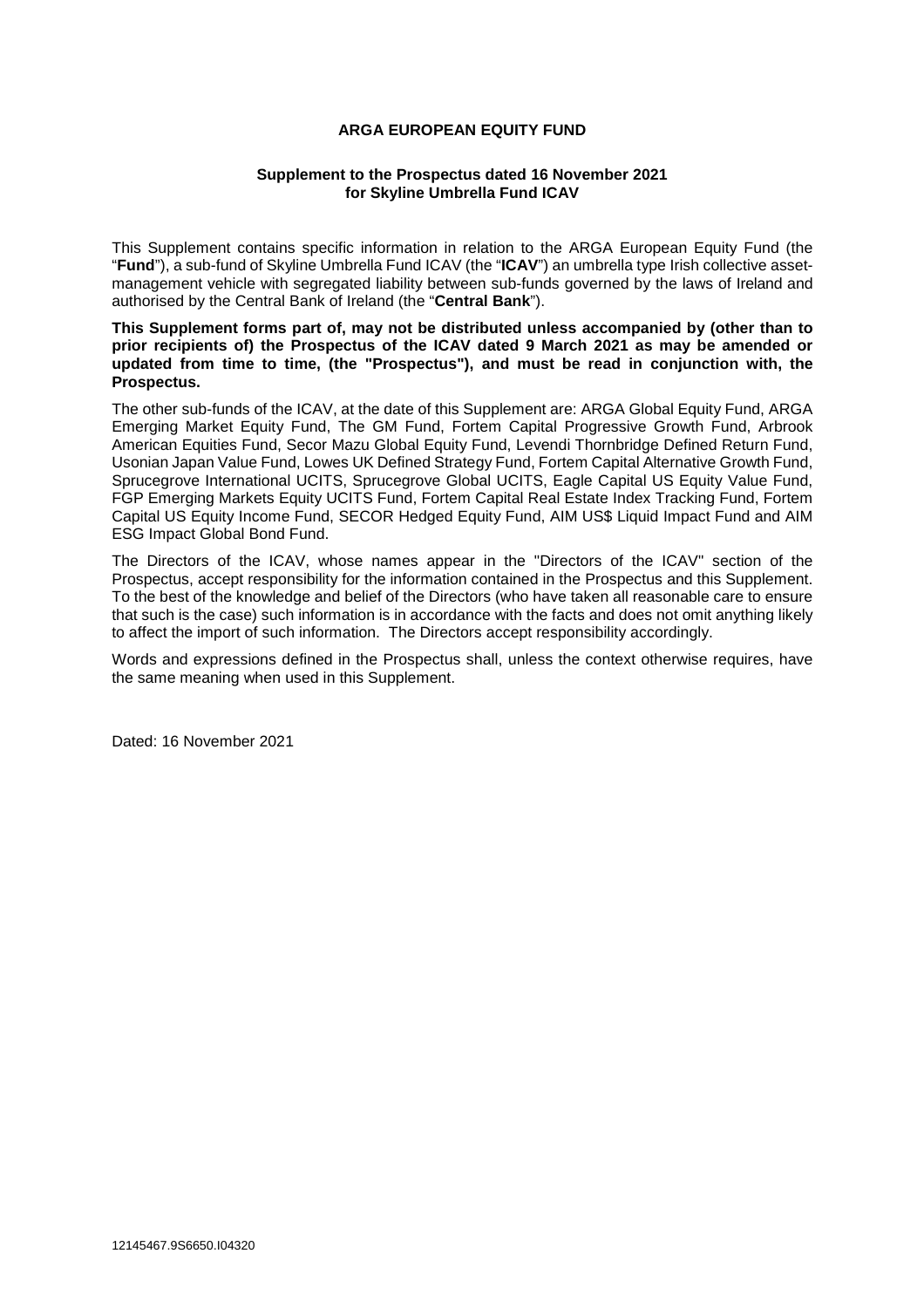## **IMPORTANT INFORMATION**

**THIS DOCUMENT IS IMPORTANT. BEFORE YOU PURCHASE ANY OF THE SHARES REPRESENTING INTERESTS IN THE FUND DESCRIBED IN THIS SUPPLEMENT YOU SHOULD ENSURE THAT YOU FULLY UNDERSTAND THE NATURE OF SUCH AN INVESTMENT, THE RISKS INVOLVED AND YOUR OWN PERSONAL CIRCUMSTANCES. IF YOU ARE IN ANY DOUBT ABOUT THE CONTENTS OF THIS SUPPLEMENT YOU SHOULD TAKE ADVICE FROM AN APPROPRIATELY QUALIFIED ADVISOR.** 

#### **Suitability of Investment**

You should inform yourself as to (a) the possible tax consequences, (b) the legal and regulatory requirements, (c) any foreign exchange restrictions or exchange control requirements and (d) any other requisite governmental or other consents or formalities which you might encounter under the laws of the country of your citizenship, residence or domicile and which might be relevant to your purchase, holding or disposal of the Shares.

See the section headed "Risk Factors" in this Supplement and in the Prospectus for a discussion of certain risks that should be considered by you.

**An investment in the Fund should not constitute a substantial proportion of an investment portfolio and may not be appropriate for all investors.** 

**In cases where the Fund has a performance-based fee, the Performance Fee payable in respect of the Fund is based on net realised and net unrealised gains and losses as at the end of each Performance Period and as a result, performance fees may be paid on unrealised gains which may subsequently never be realised.** 

An investment in the Shares is only suitable for you if you (either alone or with the help of an appropriate financial or other advisor) are able to assess the merits and risks of such an investment and have sufficient resources to be able to bear any losses that may result from such an investment. The contents of this document are not intended to contain and should not be regarded as containing advice relating to legal, taxation, investment or any other matters.

## **General**

This Supplement sets out information in relation to the Shares and the Fund. You must also refer to the Prospectus which is separate to this document and describes the ICAV and provides general information about offers of shares in the ICAV. You should not take any action in respect of the Shares unless you have received a copy of the Prospectus. Should there be any inconsistency between the contents of the Prospectus and this Supplement, the contents of this Supplement will, to the extent of any such inconsistency, prevail. This Supplement and the Prospectus should both be carefully read in their entirety before any investment decision with respect to Shares is made.

## **Distribution of this Supplement and Selling Restrictions**

Distribution of this Supplement is not authorised unless accompanied by a copy of the Prospectus (other than to prior recipients of the Prospectus). The distribution of this Supplement and the offering or purchase of the Shares may be restricted in certain jurisdictions. If you receive a copy of this Supplement and/or the Prospectus you may not treat such document(s) as constituting an offer, invitation or solicitation to you to subscribe for any Shares unless, in the relevant jurisdiction, such an offer, invitation or solicitation could lawfully be made to you without compliance with any registration or other legal requirement. If you wish to apply for the opportunity to purchase any Shares, it is your duty to inform yourself of, and to observe, all applicable laws and regulations of any relevant jurisdiction. In particular, you should inform yourself as to the legal requirements of so applying, and any applicable exchange control regulations and taxes in the countries of your respective citizenship, residence or domicile as well as any other requisite governmental or other consents or formalities which might be relevant to your purchase, holding or disposal of the Shares.

## **For prospective investors in Australia**

The Offer contained in this document is an invitation to apply for admission as a member in the Fund and is available only to wholesale clients (within the meaning of section 761G of the Corporations Act). Requirements relating to Product Disclosure Statements ("PDS") in the Corporations Act do not apply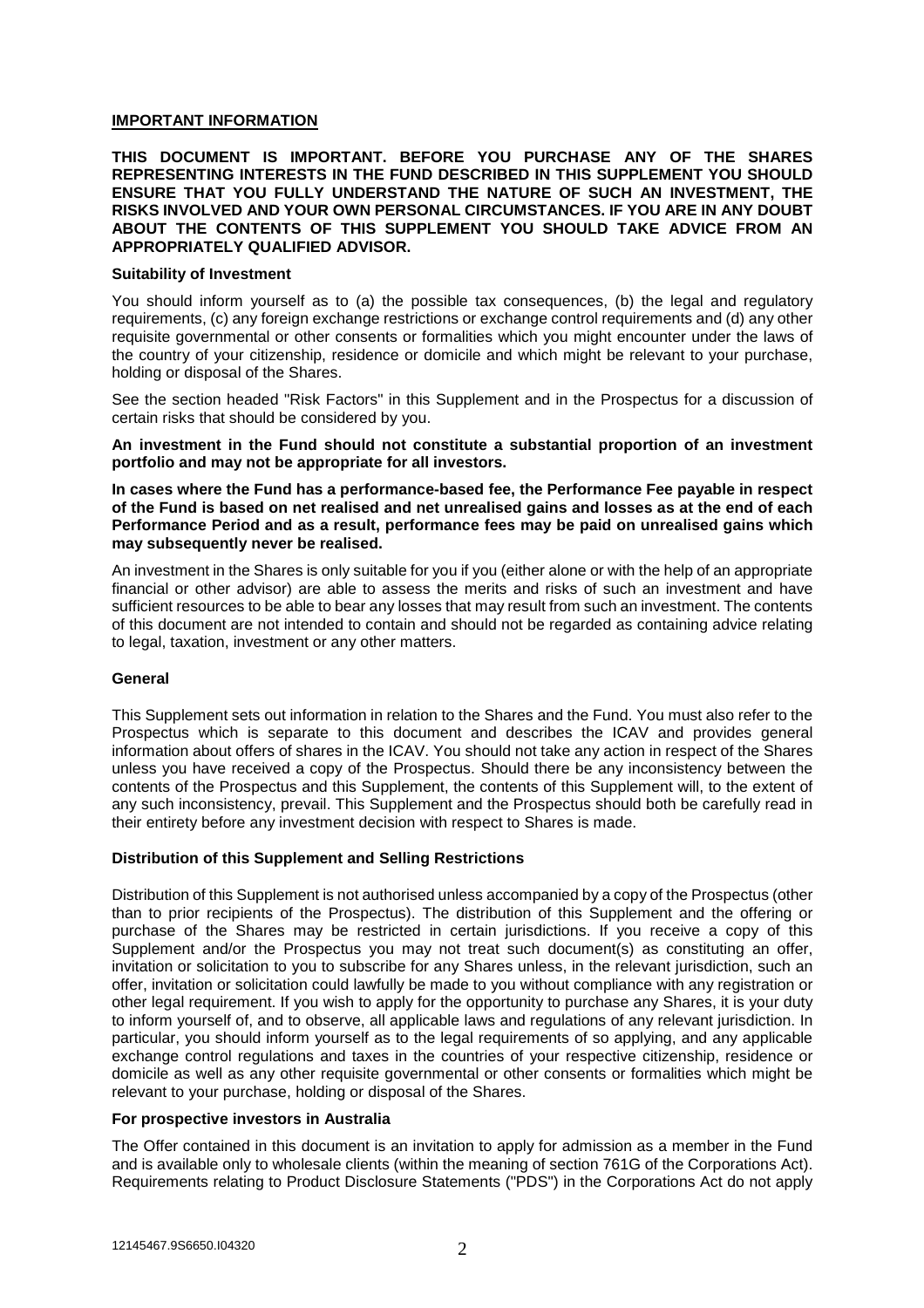to this Offer. The Fund is not a registered managed investment scheme and this Supplement is not a PDS within the meaning of the Corporations Act.

Accordingly, this Supplement does not contain the same level of disclosure required for registered managed investment schemes issuing PDS' and is prepared on the basis that it does not purport to contain all of the information that you may require to make an informed decision as to whether to invest in the Fund or not.

This document is not required to be lodged with the Australian Securities & Investments Commission ("ASIC") nor does it have the authorisation or approval of ASIC. This Supplement has been prepared for use only by "wholesale client" Investors and only "wholesale client" Investors may participate in the opportunity to invest in the Fund.

This Supplement is provided to each Investor on the following conditions:

- this Supplement is strictly confidential and is for the sole use of prospective investors in the Fund and their advisers. It must not be provided to any other party without the written consent of the ICAV, which may be withheld in its absolute discretion;
- the Investor is a "wholesale client" (within the meaning of section 761G of the Corporations Act); and
- there is no cooling off right for Investors.

#### **For prospective investors in New Zealand**

This Supplement is not a registered prospectus or investment statement under the Securities Act 1978. The only New Zealand-based investors who are eligible to invest in the Fund and to whom the offer contained in this Supplement is made are investors whose principal business is the investment of money; investors who, in the course of and for the purpose of their business, habitually invest money; investors who subscribe for a minimum of NZ\$500,000 worth of Shares; eligible persons within the meaning of section 5(2CC) of the Securities Act 1978; and investors who are otherwise not regarded by the Securities Act 1978 as members of the New Zealand public for the purposes of the offer of Shares contained in this Supplement. This Supplement is not intended as an offer for sale or subscription to the public in New Zealand in terms of the Securities Act 1978. New Zealand residents should seek their own legal and tax advice as to the implications of investing in the Shares.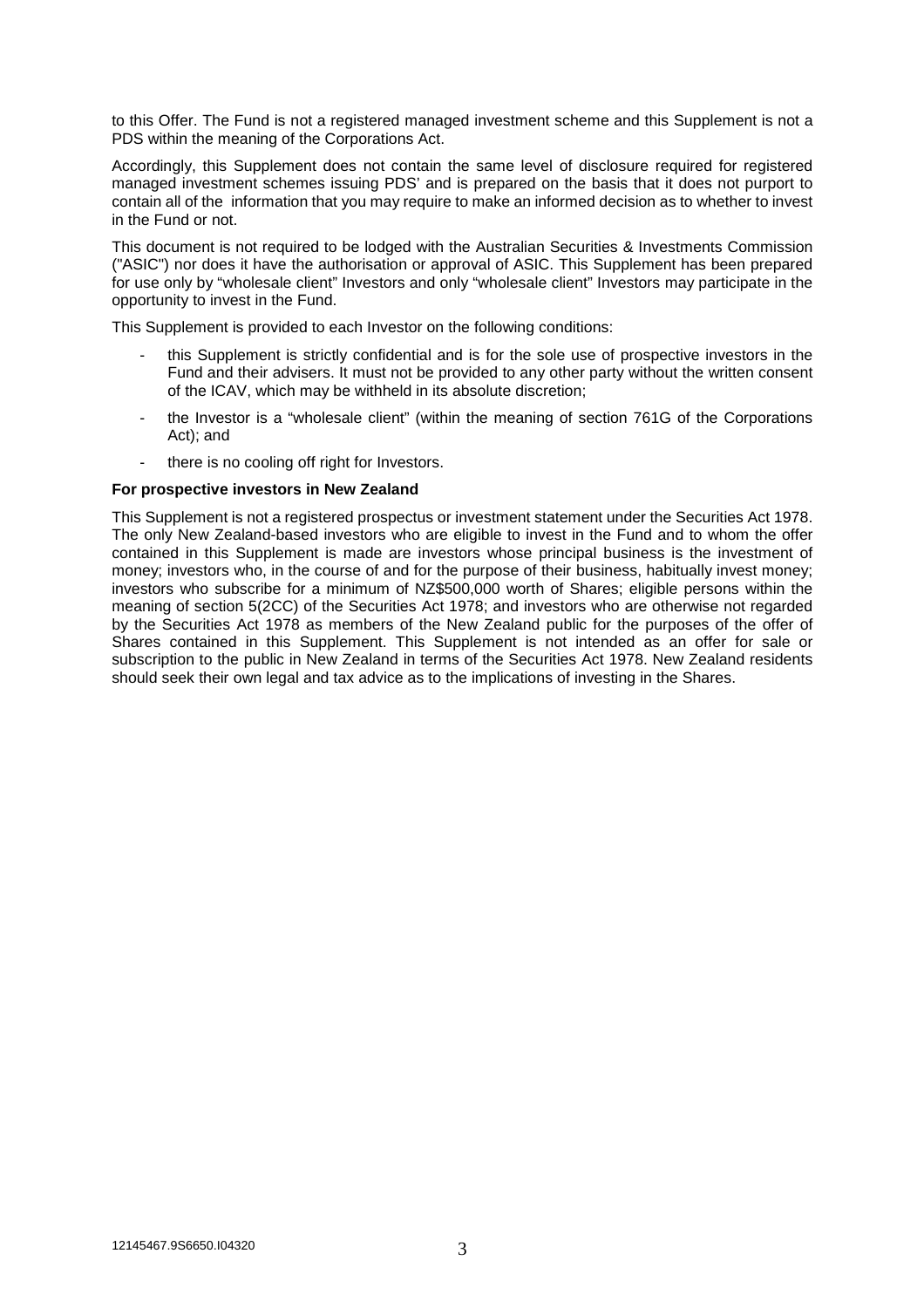# **Investment Objective and Policies**

#### **Investment Objective:**

The Fund's investment objective is to generate long-term returns as set out below.

There is no guarantee or assurance that the investment objective of the Fund will actually be achieved.

#### **Investment Policies:**

The Fund aims to achieve this investment objective by investing primarily in equity and equity linked securities of European issuers (such as debentures, notes or preferred stock) that are traded on exchanges or recognised markets or over the counter, in both European developed and European emerging markets. The Fund may also invest in companies that have a significant exposure to Europe and may be located in any part of the world. The securities may be denominated in any currency, including multinational currencies such as the Euro. The Fund may invest in European issuers through depositary receipts.

The Fund may also invest in stocks purchased in underwritten initial public offerings of equity securities ("**New Issues**"), in situations when such companies satisfy the Fund's Investment Manager's (as defined below under "**Investment Manager**") investment criteria as set out in the Investment Process section below. Equity securities issued in New Issues are subject to certain investment restrictions imposed by the Financial Industry Regulatory Authority ("**FINRA**").

The Investment Manager generally seeks diversification rather than concentration by industry, country or currency when stocks are similarly valued. However, where market conditions require, the Fund may have significant concentration in a particular industry, country or currency within the limits set out below. The Investment Manager does not expect investments in any single industry to exceed 25% of the Net Asset Value of the Fund at time of investment and if concentration in an industry grows to 35% of the Net Asset Value of the Fund, the Investment Manager will reduce the positions in the industry to 35% or less as soon as is reasonably practical. The Fund may invest up to 25% of the Net Asset Value of the Fund in European emerging markets. The Fund may invest up to 10% of the Net Asset Value in equity securities traded on Russian markets. All such instruments shall be listed and/or traded on the MICEX.

The Fund will not invest directly in real estate but may invest up to 10% of the Net Asset Value in pooled real estate investment vehicles such as real estate investment trusts.

For short-term cash management and defensive investment purposes, the Fund may invest in cash and/or investment grade money market instruments (including interest bearing accounts) with maturities up to one year. For temporary defensive purposes, there will be no limit on investments in U.S. Dollar obligations issued or guaranteed by the U.S. government or its agencies.

All instruments shall be traded on exchanges or recognised markets or over the counter.

The Investment Manager will actively monitor each of the Fund's positions to ensure that Fund complies with the investment restrictions.

# **Investment Process**

The Investment Manager selects securities of undervalued businesses based on extensive research into their risk versus reward. The Investment Manager first uses a quantitative screen to filter the broad European markets to identify companies that generally have a minimum capitalization of greater than US\$1 billion at the time of initial purchase and sufficient investible liquidity. The quantitative screen will then rank these companies by considering valuation and earnings yield.. These value metrics help to identify statistically inexpensive companies within the investment universe. The Investment Manager then focuses further research on the companies which generally fall within the top 20% of these rankings.

The Investment Manager then generally conducts analyses on the companies which fall within the top 20% to determine the following information:

> • at least five years of explicit income statement, balance sheet and cash flow forecasts which reflect the operational expertise of management, capital structure and other factors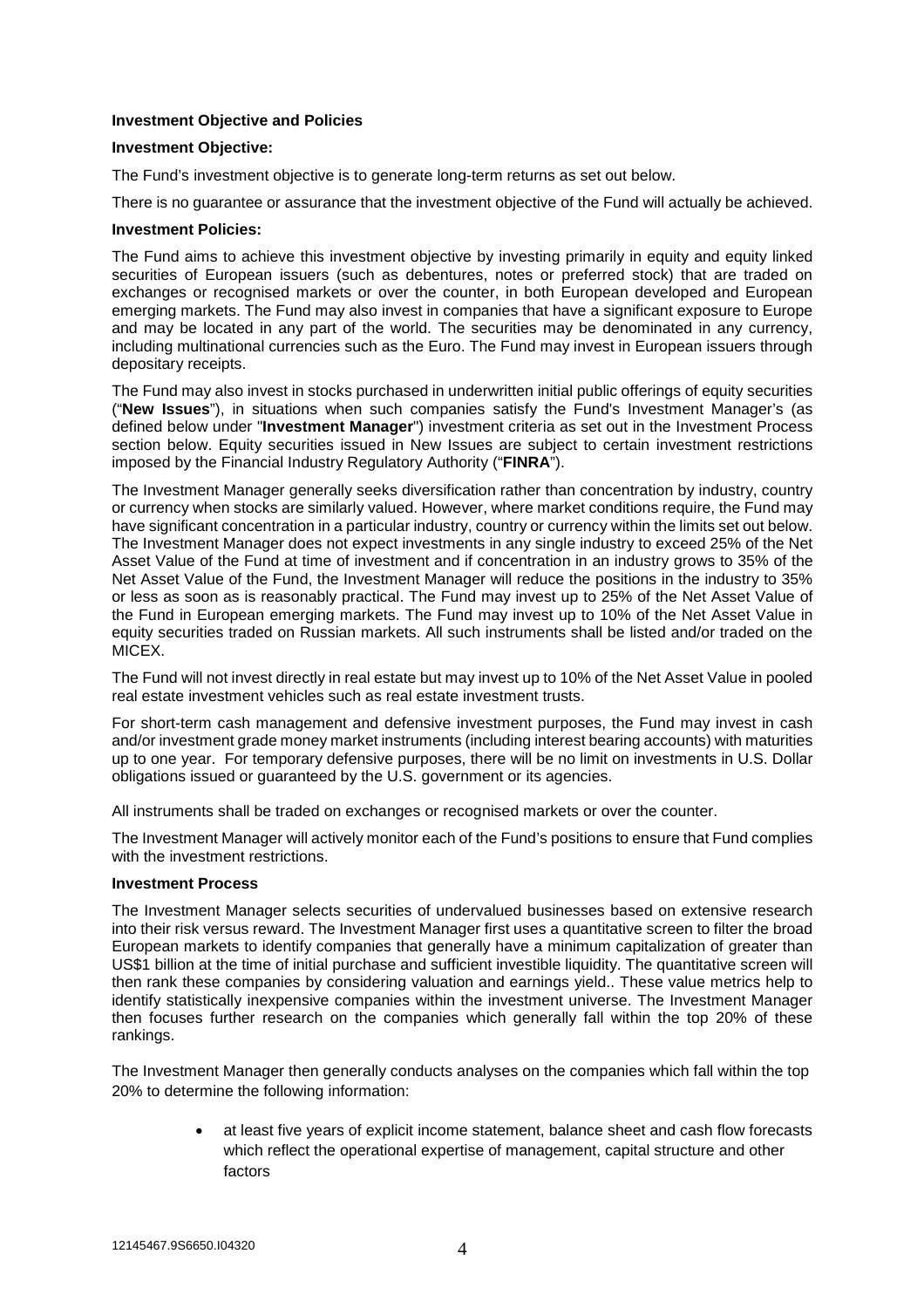- normalised earnings power and growth rate estimates
- potential environmental, social and governance risks such as the companies' energy use, waste management, workforce policies and corporate governance.
- company specific discount rate estimates

Using this analysis, the Investment Manager then determines the intrinsic value for each company being researched. The Investment Manager reviews the percentage difference between the securities' intrinsic value, being the value of such securities (based on the Investment Manager's analysis), and the actual value the securities are trading at (the "upside").

The Investment Manager also performs stress tests on the intrinsic value of such securities. The percentage difference between the intrinsic value of the securities in the stress test scenario and the actual value the securities are trading at is termed the "downside".

A security may be bought if the security in question has a superior risk to reward profile ("upside" vs. "downside") versus other securities in the investment universe.

A security may be sold if the Investment Manager identifies another security with a superior risk to reward profile ("upside" vs. "downside") or if the fundamentals of the security change for the worse.

The Investment Manager's approach integrates environmental, social and governance ("**ESG**") considerations in investment decisions. ESG factors are flagged during the research process. A proprietary ESG scoring framework is used to identify potential ESG risks, alongside fundamental research. Relevant ESG considerations are then factored into company valuation and portfolio construction, as appropriate. Examples of ESG factors include, but are not limited to: emissions, waste management, employee turnover, employee safety, corporate governance practices and supply chain management. The Investment Manager regularly engages with companies on key issues, including ESG related ones. Proxy voting is considered an additional form of engagement.

The Fund is managed in reference to MSCI Europe Index (Net) USD (the "**Benchmark**") The Fund's performance is compared to the Benchmark in marketing materials and the performance fee for the Fund is calculated based on the Benchmark, as disclosed under the heading "Performance Fee" below. The Benchmark represents the best approximation of the universe of securities in which the Fund may invest. The Fund's investment policy is not constrained and the degree of deviation from the Benchmark may be significant.

# **Sustainable Investment**

For the purposes of Article 6 of Regulation (EU) 2019/2088 of the European Parliament and of the Council of 27 November 2019 on sustainability‐related disclosures in the financial services sector (the "Disclosures Regulation"), while the Investment Manager takes into account sustainability risks in respect of ESG factors, the Fund is focused on investing primarily in equity and equity linked securities of European issuers (such as debentures, notes or preferred stock) that are traded on exchanges or recognised markets or over the counter, in both European developed and European emerging markets. The Investment Manager is a UN Principles for Responsible Investment ("UNPRI") Signatory and currently has a process for integrating ESG factors in company analysis and portfolio construction. In the future, the Investment Manager may consider it appropriate to report further on its sustainability and ESG approach, in accordance with the Disclosures Regulation.

## **Investment Restrictions**

The Fund shall: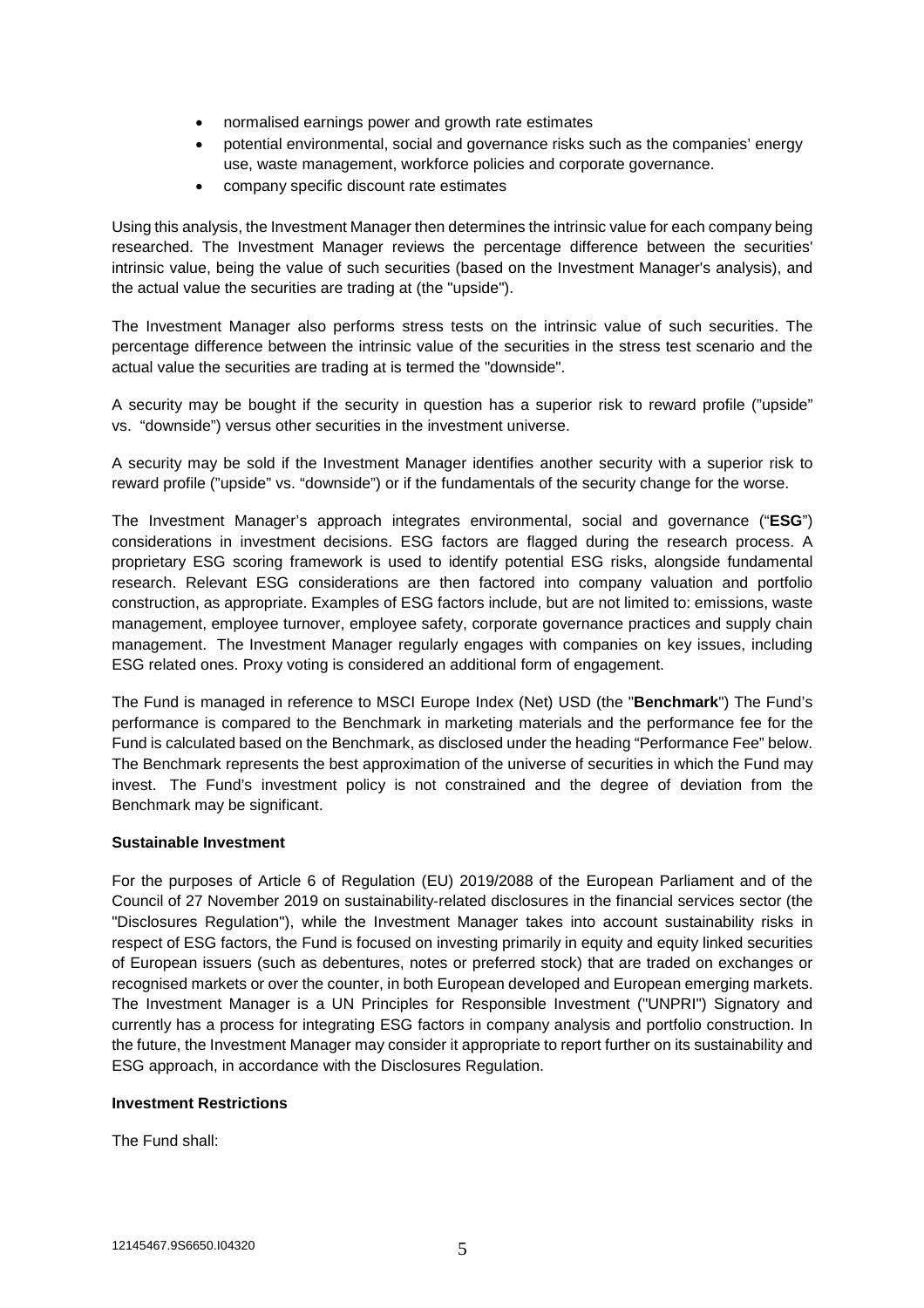- not invest more than 8% of its Net Asset Value in securities of any one issuer at time of investment and 10% of its Net Asset Value in the securities of any one issuer at market value
- not invest more than 60% of its Net Asset Value in securities or FDIs where the underlying securities are in any one individual country;
- not acquire any shares carrying voting rights which would enable it to exercise significant influence over the management of an issuing body;
- not invest directly in real estate or indirectly in physical commodities; and
- not invest more than 10 per cent of its Net Asset Value in other UCITS or other open or closed ended collective investment schemes.

If the above limits are exceeded for reasons beyond the control of the Investment Manager, or as a result of the exercise of subscription rights, the Investment Manager must adopt as a priority objective for its sales transactions the remedying of that situation, taking due account of the interests of Shareholders.

In addition, the general investment restrictions set out under the heading "Funds - Investment Restrictions" in the Prospectus shall apply.

## **Efficient Portfolio Management ("EPM")**

The Fund will not utilise techniques and instruments for efficient portfolio management purposes.

#### **Collateral Policy**

Further information on the collateral policy is contained in the main body of the Prospectus under the heading "Collateral Policy".

#### **Borrowings**

The ICAV may not, except for temporary liquidity purposes, directly borrow any monies. Any temporary borrowings must be in accordance with the general provisions set out in the Prospectus under the heading "Funds – Borrowing and Lending Powers".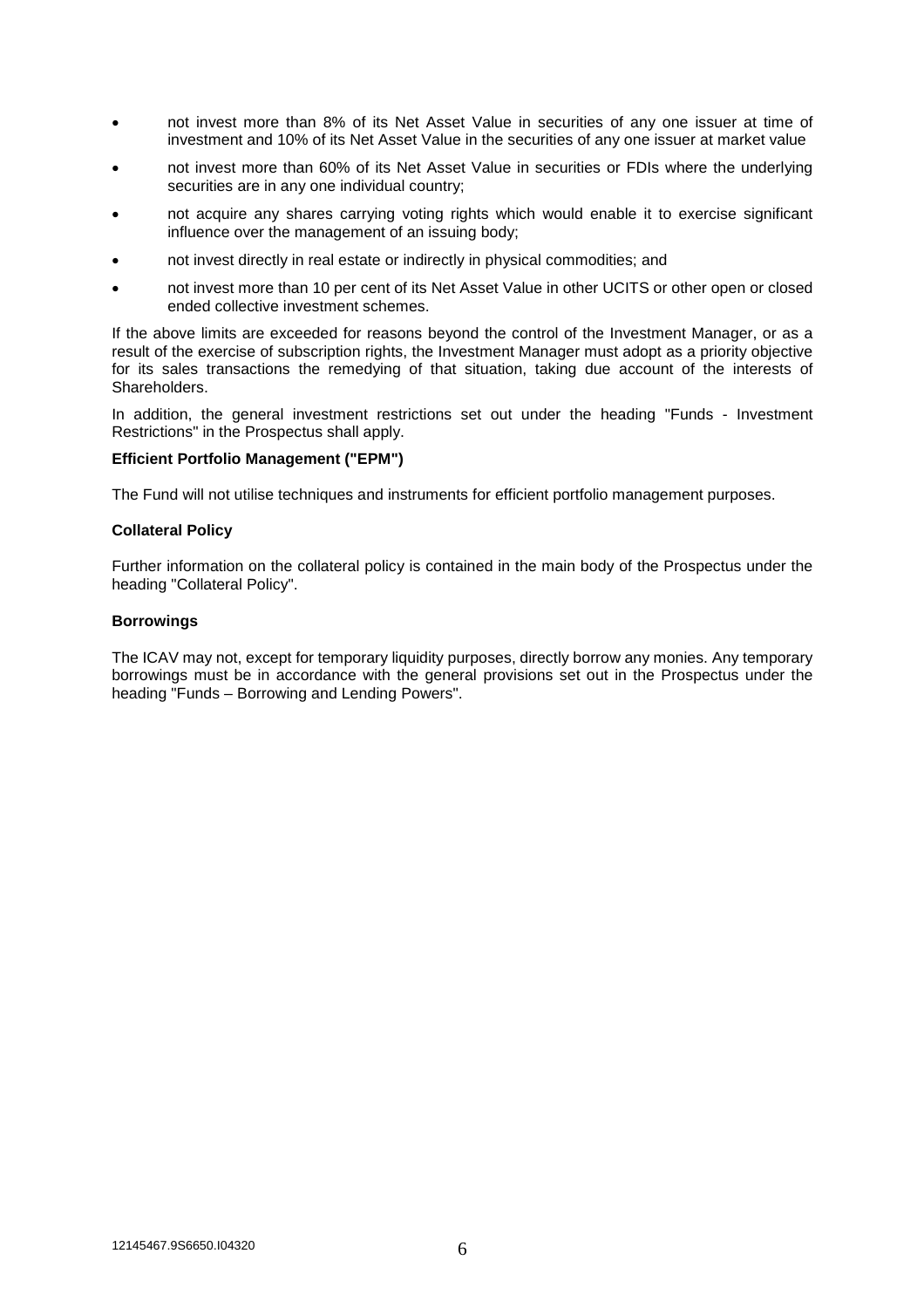# **Risk Factors**

The general risk factors are set out in the Prospectus under the heading "RISK FACTORS". In addition, the following risk factors apply to the Fund:

- i. This Fund is not capital protected nor is it guaranteed. There is no assurance that the investment objective of the Fund will be achieved.
- ii. *Segregation of Liability* The Fund is a sub-fund of the ICAV. The sub-funds of the ICAV are segregated as a matter of Irish law and as such, in Ireland, the assets of one sub-fund will not be available to satisfy the liabilities of another sub-fund. However, it should be noted that the ICAV is a single legal entity which may operate or have assets held on its behalf or be subject to claims in other jurisdictions which may not necessarily recognise such segregation. There can be no guarantee that the courts of any jurisdiction outside Ireland will respect the limitations on liability as set out above. As at the date of this Supplement, the Directors are not aware of any existing or contingent liability of any Fund of the ICAV.
- iii. *Achievement of Investment Objective* There can be no assurance that the Fund will achieve its investment objectives. The value of Shares and the income therefrom may rise or fall as the capital value of the securities in which the Fund invests may fluctuate. The investment income of the Fund is based on equity dividend payments less expenses incurred. Therefore the Fund's investment may be expected to fluctuate in response to changes in such income or expenses.
- iv. *Key Personnel* The Investment Manager generally is dependent on the services of a small number of key personnel. The loss of a key person's services could have a substantial adverse impact on the performance of assets managed by the Investment Manager, and/or make it impossible for the Investment Manager to continue to manage assets for the Fund.
- v. *Redemption of Capital* Substantial redemptions by investors within a short period of time could require the Fund to liquidate securities positions more rapidly than would otherwise be desirable, possibly reducing the value of the Fund's assets and/or disrupting the Fund's investment strategy. Reduction in the size of the Fund could make it more difficult to generate a positive return or to recoup losses due to, among other things, reductions in the Fund's ability to take advantage of particular investment opportunities or decreases in the ratio of its income to its expenses.
- vi. *Conflicts of Interest*  The Investment Manager will be subject to a variety of conflicts of interest in making investments on behalf of the Fund. Please refer to section entitled "Conflicts of Interest" in the Prospectus for further details.
- vii. *Institutional Risk* -The institutions, including brokerage firms and banks, with which the Fund does business, to which securities have been entrusted for custodial purposes, and/or to which securities have been loaned as part of a securities loan transaction, may encounter financial difficulties that impair the operational capabilities or the capital position of the Fund (including, but not limited to, impairment resulting from the loss of, or a delay in the recovery of, the portfolio securities or other assets of the Fund). The Fund generally attempts to limit its transactions to well-capitalized and established banks, brokerage firms and other institutions in an effort to mitigate such risks. Fund assets are held in accounts at one or more financial institutions, as the Investment Manager may from time to time select.
- viii. *Performance Fee* The Performance Fee to the Investment Manager may create an incentive for the Investment Manager to cause the Fund to make investments that are riskier or more speculative than would be the case if the Performance Fee was not paid. The Performance Fee (as well as the Investment Management Fee) was set by the Investment Manager without negotiations with any third party. Since the Performance Fee is calculated on a basis which includes unrealised appreciation of the Fund's assets, such allocation may be greater than if it were based solely on realised gains.
- ix. *No Assurance of Profit, Cash Distribution or Appreciation* It is uncertain as to when profits, if any, will be realised. Losses on unsuccessful investments may be realised before realisation of gains on successful investments. There may be no current return on the investments for an extended period of time. The Directors have no current intention to pay any dividends to the Shareholders. There is no assurance that the Fund will make distributions to cover the Shareholders' estimated tax liability resulting from their interest in the Fund or that any other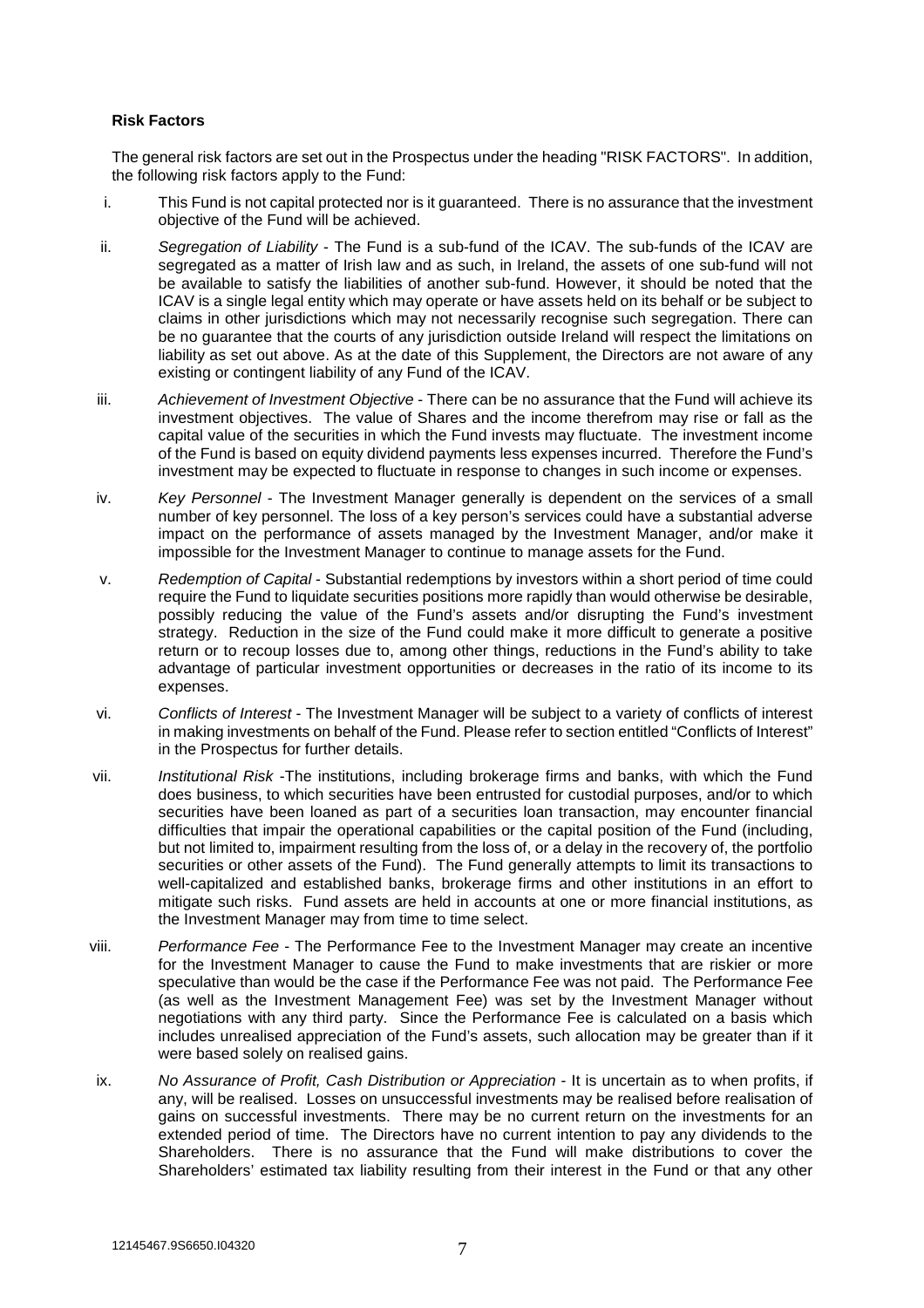distributions will be made to the Shareholders.

- x. *Investment Expenses* The investment expenses (*e.g.*, expenses related to the investment and custody of the Fund's assets, such as brokerage commissions, custodial fees and other trading and investment charges and fees) as well as other Fund fees (*e.g.*, Investment Management Fees and operating expenses) may, in the aggregate, constitute a high percentage relative to other investment entities. The Fund will bear these costs regardless of its profitability.
- xi. *Risk of Investments in Securities Generally* All securities investments risk the loss of capital. No guarantee or representation is made that the Fund's investment policy will be successful. As is true of any investment, there is a risk that an investment in the Fund will be lost entirely or in part. The Fund should represent only a portion of an investor's portfolio management strategy. The Fund's investment policy may at times involve, without limitation, risks associated with limited diversification, interest rates, currencies, volatility, credit deterioration or default risks, counterparty default risks, systems risks and other risks inherent in the Fund's activities. Certain investment techniques of the Fund can, in certain circumstances, magnify the impact of adverse market moves to which the Fund may be subject. In addition, the Fund's investments in securities and other investments may be materially affected by conditions in the financial markets and overall economic conditions occurring globally and in particular countries or markets where the Fund may invest its capital. The Fund's methods of minimising such risks may not accurately predict future risk exposures. Risk management techniques are based in part on the observation of historical market behaviour, which may not predict market divergences that are larger than historical indicators. Information used to manage risks may not be accurate, complete or current, and such information may be misinterpreted. Further, the Investment Manager may apply such risk management techniques on a selective or other periodic basis rather than at all times.
- xii. *Equity Risks* The Fund will invest primarily in equity and equity linked securities. The value of these securities generally will vary with the performance of the issuer and movements in the equity markets. To the extent the Fund invests in private placement activities, the Fund will be exposed to risks that issuers will not fulfil their contractual obligations to the Fund, such as delivering marketable common stock upon conversions of convertible securities and registering restricted securities for public resale. The Fund may invest in small cap companies. The securities for companies with smaller capitalisation may involve more risk and their prices may be subject to more volatility.
- xiii. *Value Investment Risks* The Investment Manager focuses the Fund's investment strategy on companies that it believes are undervalued or inexpensive versus other securities or investments. These stocks present risks that are in addition to general equity risks outlined above. When estimating the value of a company, the Investment Manager makes assumptions about the fundamentals of the company which may be subject to errors in estimation or may be simply proven wrong. Value stocks may also be out of favour for significant periods of time during which investors may prefer to invest in "growth" stocks or other thematic investments, such as the internet or commodities that do not appear undervalued to the Investment Manager. Sticking to a strict value discipline during such periods may lead to significant underperformance of the Investment Manager versus any equity market indices or other investments, particularly those that employ a growth strategy or are opportunistic and flexible in their investment strategies.
- xiv. *General Economic and Market Conditions* The success of the Fund's activities will be affected by general economic and market conditions, such as interest rates, availability of credit, inflation rates, economic uncertainty, changes in laws (including laws relating to taxation of the Fund's investments), and national and international political circumstances (including wars, terrorist acts or security operations). These factors may affect the level and volatility of securities prices and the liquidity of the Fund's investments. Volatility or illiquidity could impair the Fund's profitability or result in losses. The Fund may maintain substantial trading positions that can be adversely affected by the level of volatility in the financial markets.
- xv. *Brexit risks: The Fund may face potential risks associated with the referendum on the United Kingdom's continued membership of the European Union (the "EU"), which took place on June 23, 2016 and which resulted in a vote for the United Kingdom to leave the EU. Where applicable, that decision to leave could materially and adversely affect the regulatory regime, particularly in respect of financial services regulation and taxation. Furthermore, the vote to leave the EU may result in substantial volatility in foreign exchange markets and may lead to a sustained weakness in the British pound's exchange rate against the United States dollar, the euro and other*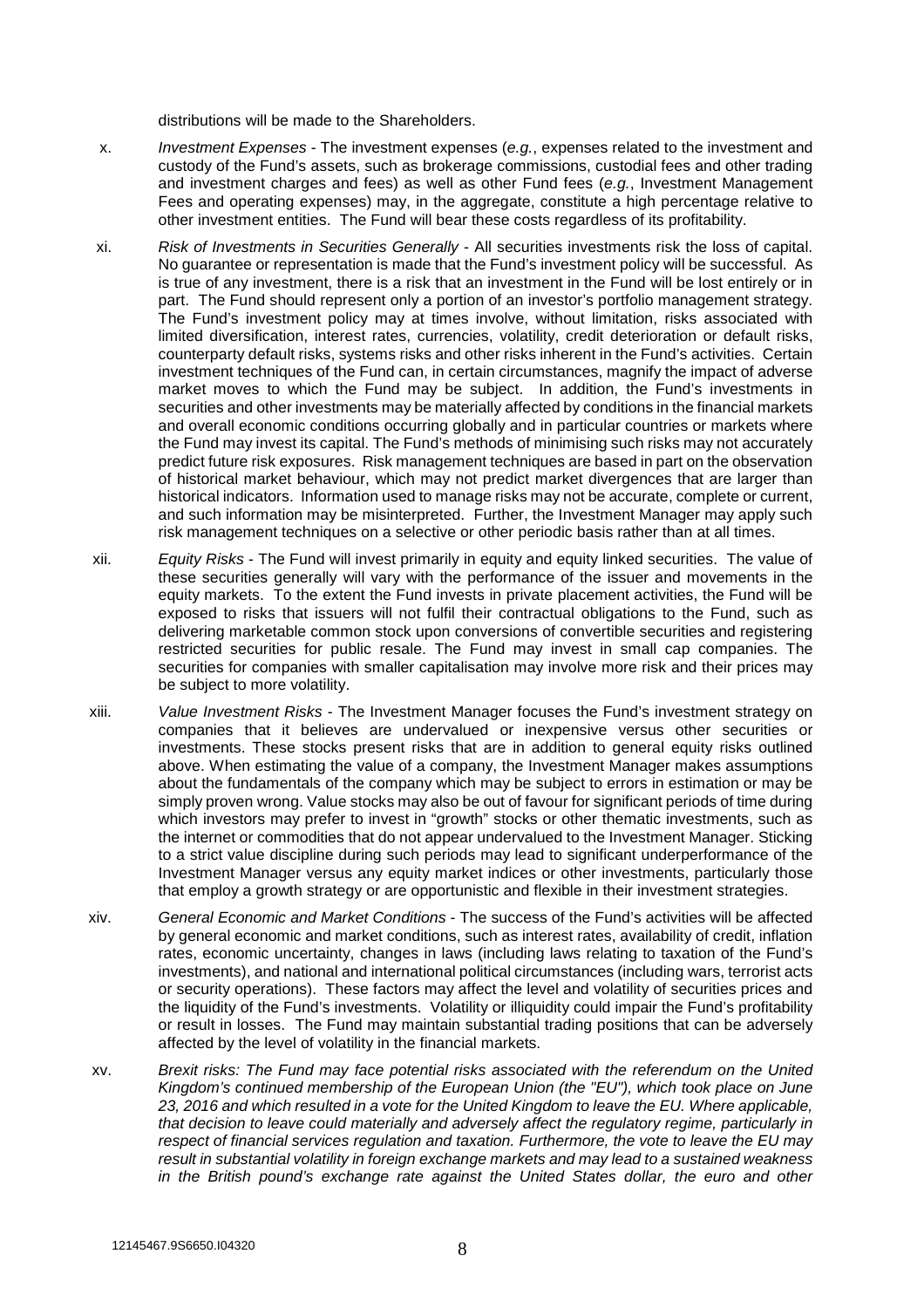*currencies which may have a material adverse effect on the Fund. The vote for the United Kingdom to leave the EU may set in train a sustained period of uncertainty, as the United Kingdom seeks to negotiate the terms of its exit. It may also destabilize some or all of the other 27 members of the EU and/or the Eurozone. There may be detrimental implications for the value of certain of the Fund's investments, its ability to enter into transactions, to value or realise certain of its investments or otherwise to implement its investment policy. This may be due to, among other things, increased uncertainty and volatility in United Kingdom, EU and other financial markets, fluctuations in asset values, fluctuations in exchange rates, increased illiquidity of investments located, traded or listed within the United Kingdom, the EU or elsewhere, changes in the willingness or ability of financial and other counterparties to enter into transactions, or the price and terms on which they are prepared to transact; and/or changes in legal and regulatory regimes to which the Fund and/or certain of the Fund's assets are or become subject to.* 

- xvi. *Nature of Investments in Event Driven Situations* A portion of the Fund's portfolio may, at certain times, include securities of: (i) companies in financial distress or undergoing a turnaround; (ii) companies in bankruptcy, reorganisation or liquidation; (iii) companies that are undervalued because of discrete extraordinary events; or (iv) securities of companies the Investment Manager deems to be undervalued. In addition, the Fund may invest in securities of companies that are engaging, or which have recently been engaged, in extraordinary transactions and other special situations ("Event Driven Situations"). Investing in Event Driven Situations entails discovering value by analysing companies experiencing corporate change. These situations include investing in companies that are likely to become the subject of a takeover, merger, exchange offer, rights offering, restructuring, liquidation, spinoff or any other extraordinary event that increases the value of the companies' securities. Investments in Event Driven Situations typically will entail a higher degree of risk than investments in companies that are not engaging in or have recently engaged in Event Driven Situations. If an evaluation of the anticipated outcome of an Event Driven Situation should prove incorrect, the Fund could experience losses. The uncertainties inherent in evaluating such investments may be increased by legal and practical considerations which limit the access of the Investment Manager to reliable and timely information concerning material developments affecting an investment.
- xvii. *Investment in Corporations and Governments based in European Emerging Markets* The Fund may invest in financial instruments of European emerging market countries' corporations and governments. Investing in the financial instruments of companies (and, from time to time, governments) in European emerging market countries involves certain considerations not usually associated with investing in financial instruments of developed markets or developed market governments, including political and economic considerations, such as greater risks of expropriation, nationalisation, confiscatory taxation, limitations on the removal of assets and general social, political and economic instability; the relatively small size of the securities markets in such countries and the low volume of trading, resulting in potential lack of liquidity and in price volatility; the evolving and unsophisticated laws and regulations applicable to the securities and financial services industries of certain countries; fluctuations in the rate of exchange between currencies and costs associated with currency conversion; and certain government policies that may restrict the Fund's investment opportunities. In addition, accounting and financial reporting standards that prevail outside of developed countries often are not as high as developed countries' standards and, consequently, less information is typically available concerning companies located in emerging markets than for those located in developed markets. As a result, the Fund may be unable to structure its transactions to achieve the intended results or to mitigate all risks associated with such markets. It may also be difficult to enforce the Fund's rights in such markets.
- xviii. *European Emerging Markets* Investment in European emerging market securities involves a greater degree of risk than investment in securities of issuers based in European developed countries. Among other things, European emerging market securities investments may carry the risks of less publicly available information, more volatile markets, less strict securities market regulation, less favorable tax provisions, and a greater likelihood of severe inflation, unstable currency, war and/or expropriation of personal property than investments in securities of issuers based in European developed countries. In addition, investment opportunities in certain European emerging markets may be restricted by legal limits on foreign investment in local securities.

European emerging markets generally are not as efficient as those in European developed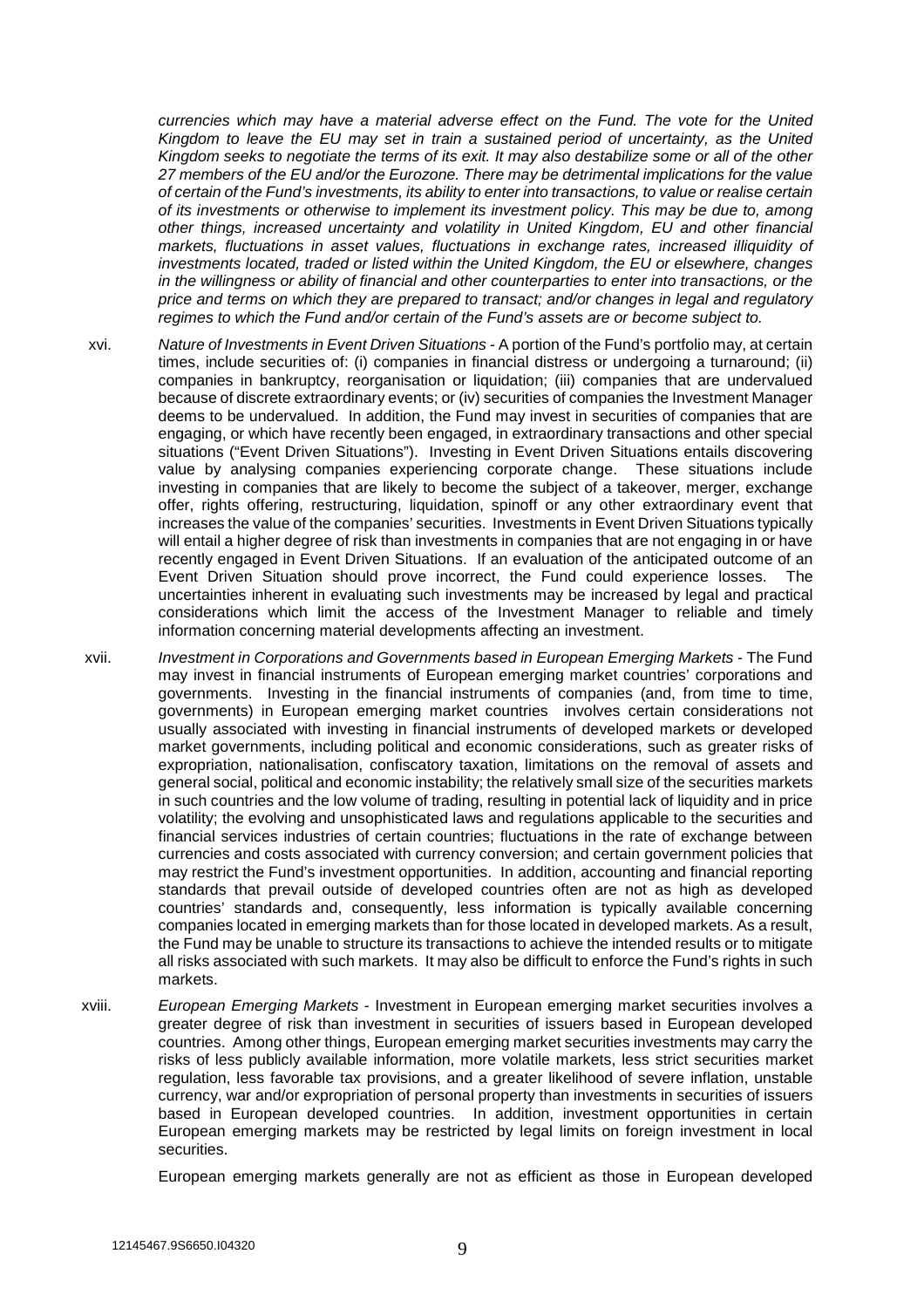countries. In some cases, a market for a security may not exist locally, and transactions will need to be made on a neighboring exchange. Volume and liquidity levels in European emerging markets are lower than in European developed countries. When seeking to sell European emerging market securities, little or no market may exist for such securities. In addition, issuers based in European emerging markets are not generally subject to uniform accounting and financial reporting standards, practices and requirements comparable to those applicable to issuers based in European developed countries, thereby potentially increasing the risk of fraud or other deceptive practices. Furthermore, the quality and reliability of official data published by the governments or securities exchanges in European emerging markets may not accurately reflect the actual circumstances being reported.

The issuers of some European emerging market securities, such as banks and other financial institutions, may be subject to less stringent regulations than would be the case for issuers in European developed countries and, therefore, potentially carry greater risks. Custodial expenses and transaction costs for a portfolio of European emerging markets securities generally are higher than for a portfolio of securities of issuers based in European developed countries.

- xix. *Custody Risk:* Local depositary services remain underdeveloped in many emerging market countries and there is a transaction and depositary risk involved in dealing in such markets. In certain circumstances a Fund may not be able to recover or may encounter delays in the recovery of some of its assets. Such circumstances may include uncertainty relating to, or the retroactive application of legislation, the imposition of exchange controls or improper registration of title. In some emerging market countries evidence of title to shares is maintained in "book-entry" form by an independent registrar who may not be subject to effective government supervision, which increases the risk of the registration of a Fund's holdings of shares in such markets being lost through fraud, negligence or mere oversight on the part of such independent registrars. The costs borne by a Fund in investing and holding investments in such markets will generally be higher than in organised securities markets.
- xx. *Depositary Receipts* The Fund may invest in non-U.S. companies through the purchase of depository receipts, which are negotiable certificates that represent a security, usually in the form of equity,that is issued by a foreign publicly listed company. Depository receipts are used to reduce administration and duty costs that would otherwise be levied on each transaction. However, depository receipts do not eliminate foreign exchange risk for the Fund with respect to the investment in the non-U.S. company, and the Fund will not be the direct owner of the security or securities represented by the depository receipts.
- xxi. *Counterparty Risk* The Fund may effect transactions through OTC or "interdealer" markets. The participants in such markets are typically not subject to credit evaluation and regulatory oversight as are members of "exchange based" markets. The Fund may also enter into other contract and arrangements that expose the Fund to the creditworthiness and performance of one or more counterparties. This exposes the Fund to the risk that a counterparty will not settle a transaction in accordance with its terms and conditions because of a dispute over the terms of the contract (whether or not bona fide) or because of a credit or liquidity problem, thus causing the Fund to suffer a loss. Such "counterparty risk" is accentuated for contracts with longer maturities where events may intervene to prevent settlement, or where the Fund has concentrated its transactions with a single or small group of counterparties. The Fund is not restricted from dealing with any particular counterparty or from concentrating any or all of its transactions with one counterparty. Although the Fund intends to enter into transactions only with counterparties that the Investment Manager believes to be creditworthy and will attempt to reduce its exposure by obtaining collateral in appropriate cases, there can be no assurance that a counterparty will not default and that the Fund will not sustain a loss on a transaction as a result. In addition, concentration of transactions with a limited number of counterparties could increase the potential for losses by the Fund. The ability of the Fund to transact business with any one or number of counterparties, the lack of any meaningful and independent evaluation of such counterparties' financial capabilities and the absence of a regulated market to facilitate settlement may increase the potential for losses by the Fund.

The assets of the Fund may be held by non-United States brokers or any other entities or counterparties of the Fund (including, but not limited to, sub-custodians). Such assets of the Fund may be available to the creditors of those non-United States brokers, entities and counterparties. These relationships expose the Fund to credit risks and involve the risk that the counterparties may become insolvent.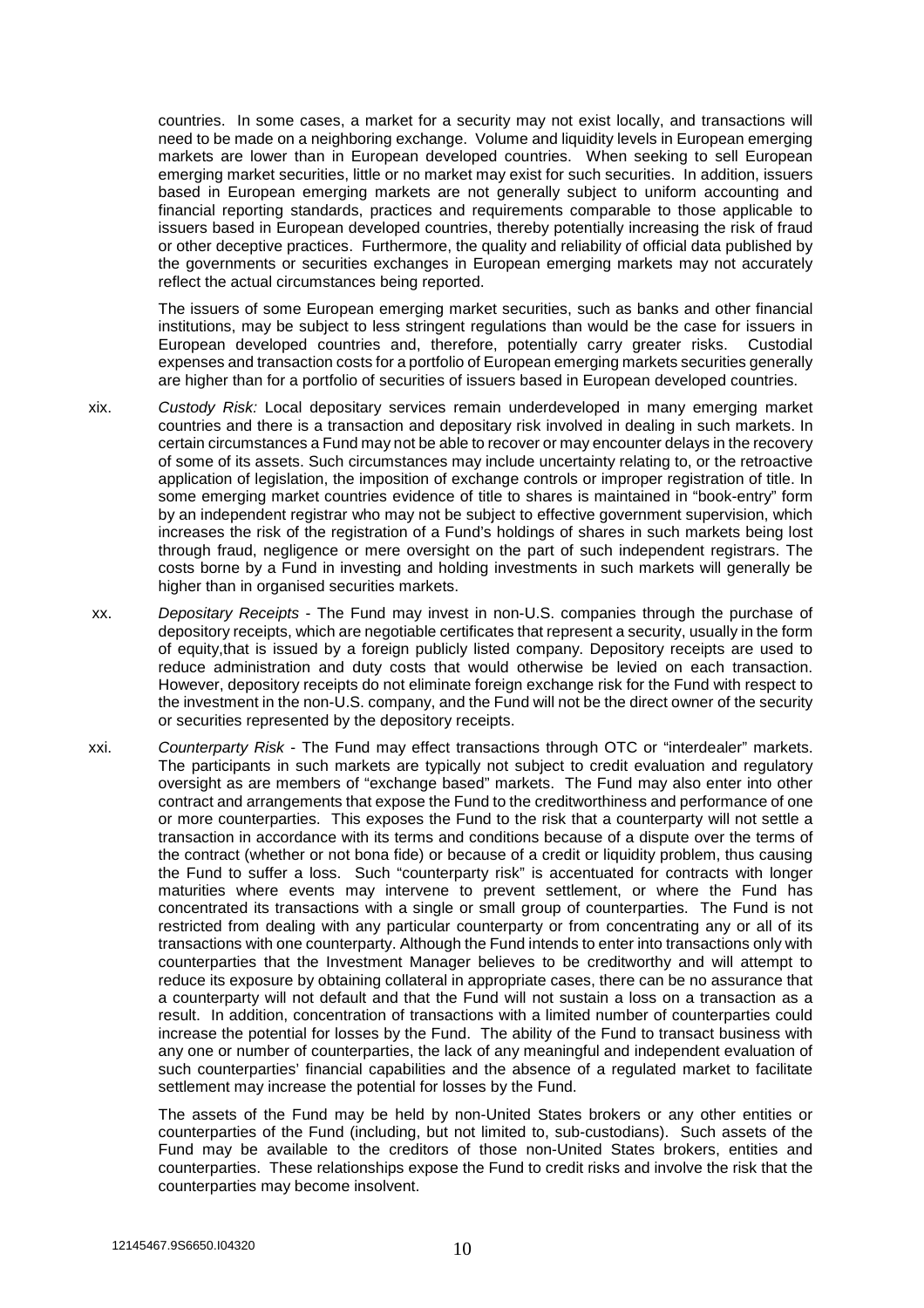Because securities of the Fund held by broker-dealers are generally not held in the Fund's name, a failure of a broker-dealer may have a greater adverse impact on the Fund than if such securities were registered in the Fund's name.

- xxii. *Volatility Risk.* The Fund's investment program may involve the purchase and sale of derivatives, which are frequently valued based on implied volatilities of such derivatives compared to the historical volatility of their underlying securities. Fluctuations or prolonged changes in the volatility of the underlying securities, therefore, can adversely affect the value of derivative positions held by the Fund.
- xxiii. *Concentration of Investments* The Investment Manager expects that at times the Fund's portfolio may be somewhat concentrated. Although concentration may increase the possibility of achieving significant investment returns, concentration of investments in a limited number of issuers, industries or sectors is generally regarded as increasing both relative investment risk and potential portfolio volatility. In addition to issuer, industry or market risk by reason of concentration, the Fund may be exposed to potentially significant losses by reason of adverse developments affecting one or more of such limited number of portfolio companies. A loss in any such position could materially reduce the Fund's performance or asset base, to the extent not offset by other gains.
- xxiv. *Execution of Orders* The Fund's trading strategy depends on its ability to establish and maintain an overall market position in a combination of securities and other investments selected by the Investment Manager. The Fund's trading orders may not be executed in a timely and efficient manner due to various circumstances, including, without limitation, systems failures or human error attributable to the Fund, its brokers, agents or other service providers. In such event, the Fund might only be able to acquire some, but not all, of the components of such position, or if the overall position were to need adjustment, the Fund might not be able to make such adjustment. As a result, the Fund would not be able to achieve the market position selected by the Investment Manager, and might incur a loss in liquidating its position.
- xxv. *Competition; Availability of Investments* Certain markets in which the Fund may invest are extremely competitive for attractive investment opportunities and, as a result, there may be reduced expected investment returns. There can be no assurance that the Fund will be able to identify or successfully pursue attractive investment opportunities in such environments. Among other factors, competition for suitable investments from other pooled investment vehicles and other investors may reduce the availability of investment opportunities. There has been significant growth in the number of firms organised to make such investments, which may result in increased competition to the Fund in obtaining suitable investments.
- xxvi. *New Issues* The Fund may purchase securities of companies in initial public offerings of any equity security or shortly thereafter. Special risks associated with these securities may include a limited number of interests available for trading, unseasoned trading, lack of investor knowledge of the company, and a limited operating history. These factors may contribute to substantial price volatility for the interests of these companies. The limited number of securities available for trading in some initial public offerings may make it more difficult for the Fund to buy or sell significant amounts of securities without an unfavourable impact on prevailing market prices. In addition, some companies in initial public offerings are involved in relatively new industries or lines of business, which may not be widely understood by investors. Some of these companies may be undercapitalised or regarded as developmental stage companies, without revenues or operating income, or the near-term prospects of achieving them.
- xxvii. *Proxy Voting* The Fund may determine not to vote proxies with respect to certain issuers, particularly in emerging markets, if in the opinion of the Investment Manager the direct and indirect costs of voting would exceed the benefits.
- xxviii. *Reliance on Information Provided* Investment Manager may elect to invest in securities on the basis of information and data filed by the issuers of such securities with the Securities Exchange Commission or made directly available to the Investment Manager by the issuers of the securities and other instruments or through sources other than the issuers. Although the Investment Manager evaluates all such information and data and seeks independent corroboration when it considers it appropriate and when it is reasonably available, the Investment Manager is not in a position to confirm the completeness, genuineness or accuracy of such information and data.
- xxix. *Improper Conduct by Portfolio Companies* Although the Investment Manager intends to employ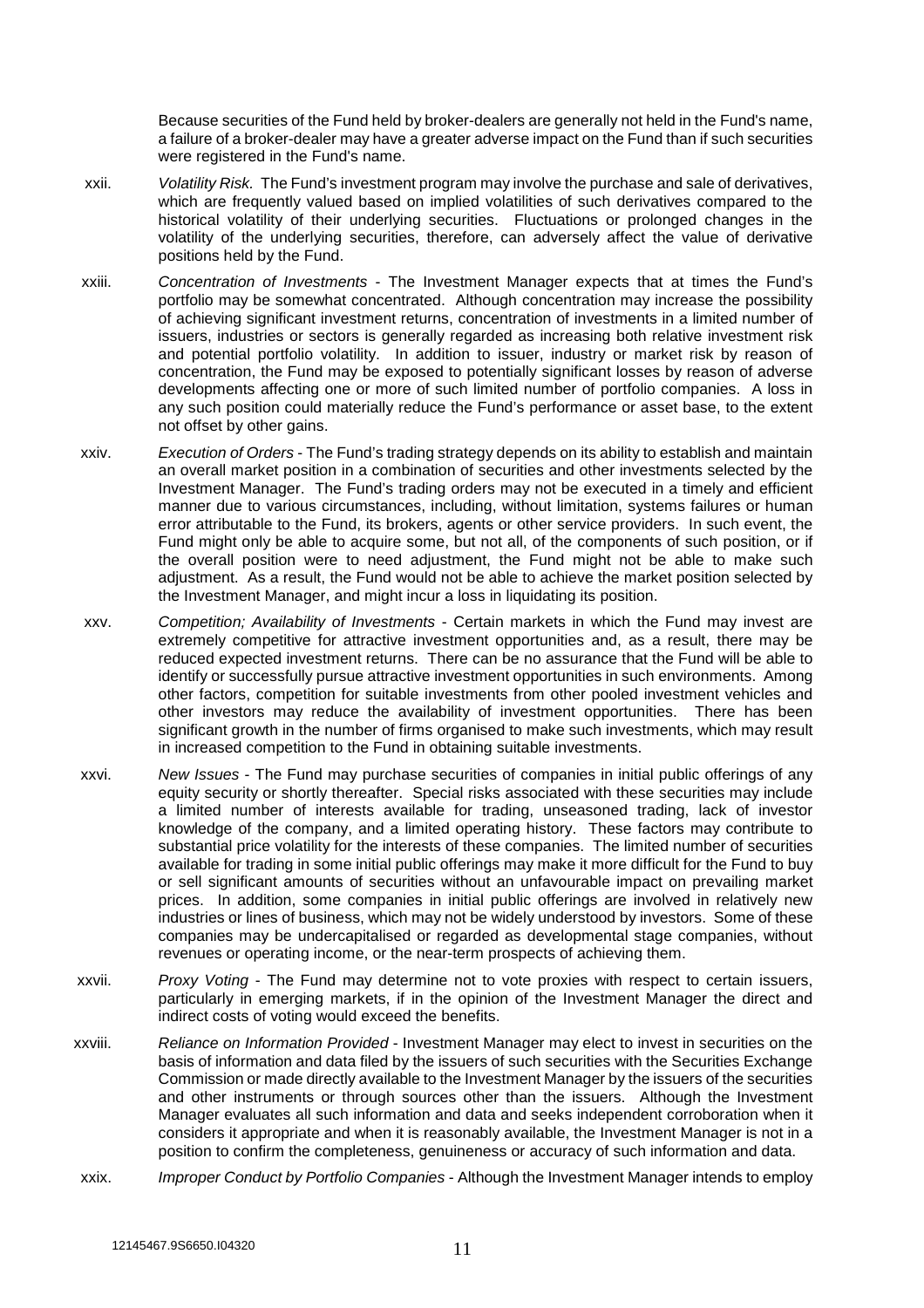reasonable diligence in evaluating portfolio securities, no amount of diligence can eliminate the possibility that one or more issuers of such portfolio securities may engage in improper or fraudulent conduct, including improper accounting practices and unsupportable valuations of assets.

- xxx. *Reinvestment of Cash Collateral Risk* As the Fund may reinvest cash collateral received, subject to the conditions and within the limits laid down by the Central Bank, the Fund will be exposed to the risk associated with such investments, such as failure or default of the issuer of the relevant security.
- xxxi. *Credit Risk and Counterparty Risk* The Fund will be exposed to a credit risk in relation to the counterparties with whom they transact or place margin or collateral in respect of transactions in notes or warrants. To the extent that a counterparty defaults on its obligation and the Fund is delayed or prevented from exercising its rights with respect to the investments in its portfolio, it may experience a decline in the value of its position, lose income and incur costs associated with asserting its rights. Regardless of the measures the Fund may implement to reduce counterparty credit risk, however, there can be no assurance that a counterparty will not default or that the Fund will not sustain losses on the transactions as a result.
- xxxii. *Investing in Russia* Investments in Russia may be impacted by a number of social and political factors as well as economic risks and legal risks. Please refer to the section entitled "Risk Factors" and the disclosures on "Investing in Russia" in that section of the Prospectus for further details.
- xxxiii. *Pandemic Risks –* A local, regional, national or international outbreak of a contagious disease, including, but not limited to, COVID-19, Middle East Respiratory Syndrome, Severe Acute Respiratory Syndrome, H1N1 influenza virus, avian flu or any other similar illness, or a fear of any of the foregoing, could adversely impact the Fund by causing significant disruptions in local and global economies, thereby adversely impacting the value of the Fund's investment. It is unknown whether and how the values of the Fund's investments may be affected if such an epidemic persists for an extended period of time.

#### **Investment Manager**

The ICAV has appointed ARGA Investment Management, LP as Investment Manager to the Fund (the "**Investment Manager**"). The Investment Manager is a limited partnership organised in the United States with its principal office at 1010 Washington Boulevard, 6<sup>th</sup> Floor, Stamford, Connecticut, 06901, USA.

The Investment Manager is responsible for the investment activities and also provides management support services to the Fund.

The Investment Manager is regulated by the Securities Exchange Commission and specialises in the provision of discretionary asset management services. As at 30 June 2021, the Investment Manager has approximately USD\$8 billion in assets under management.

The Investment Management Agreement dated 16 February 2016 between the ICAV and the Investment Manager provides that the appointment of the Investment Manager will continue unless and until terminated by either party giving to the other not less than 90 days' written notice although in certain circumstances, as set out in the Investment Management Agreement, the Investment Management Agreement may be terminated forthwith by notice in writing by either party to the other. The Investment Management Agreement contains certain indemnities payable out of the assets of the relevant Fund in favour of the Investment Manager which are restricted to exclude matters resulting from the fraud, wilful default or negligence of the Investment Manager in the performance or non-performance of its obligations and duties.

The Investment Management Agreement contains limited recourse provisions under which the recourse against the ICAV of the Investment Manager in respect of any claims arising under or in relation to the Investment Management Agreement is expressed to be limited to the Fund established in respect of the Shares to which such claims relate, and the Investment Manager will have no recourse to any other assets of the ICAV. Other sub-funds of the ICAV and the ICAV will not have recourse to the assets of the Fund or the Investment Manager. The ICAV's claims against the Investment Manager will relate to its roles as Investment Manager of the Fund. If following the realisation of the relevant Fund and the application of such realisation proceeds in payment of all claims of the Investment Manager relating to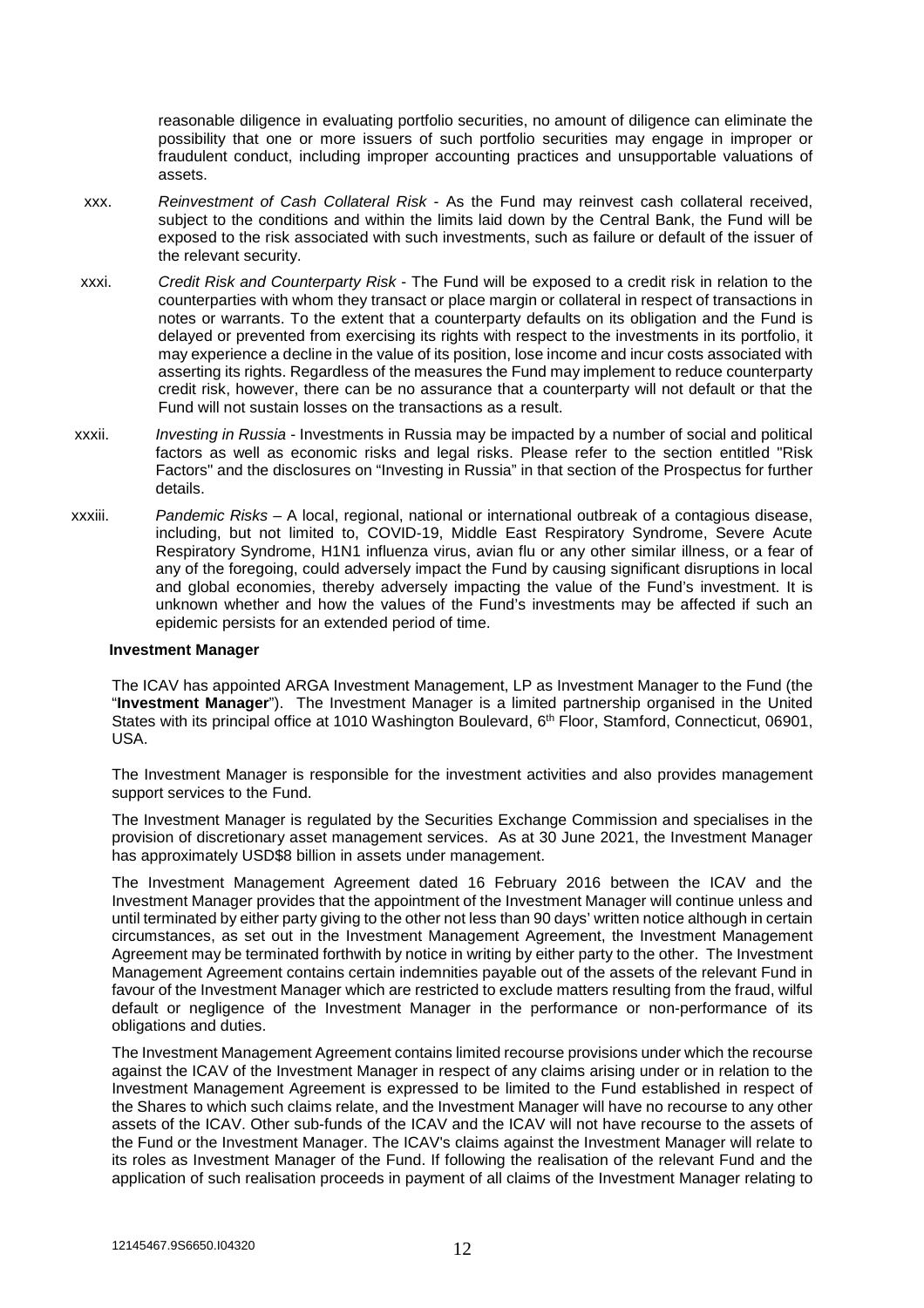the relevant Fund and all other liabilities (if any) of the ICAV ranking pari passu with or senior to such claims which have recourse to the relevant Fund(s) (for these purposes the "**Relevant Date**"), such claims are not paid in full, (a) the amount outstanding in respect of such claims will be automatically extinguished, (b) the Investment Manager will have no further right of payment in respect thereof and (c) the Investment Manager will not be able to petition for the winding-up of the ICAV as a consequence of any such shortfall; provided that (a) and (b) above shall not apply to any assets of the relevant Fund that may be subsequently held or recouped by the relevant Fund between the Relevant Date and date of termination of the relevant Fund in accordance with the requirements of the Central Bank.

## **Profile of the Typical Investor**

The Fund is suitable for investors seeking capital growth through direct and/or indirect investment in a diversified portfolio of European equities who are prepared to accept a medium to high degree of volatility.

## **Dividend Policy**

The Fund does not pay dividends in respect of the Classes A – H or Classes A1 to H1 and it is expected that all income and gains will be reinvested.

The Directors may declare a dividend in respect of the Class I Shares such that substantially all of the net income relating to such Shares shall be distributed on a semi-annual basis. Such dividends shall be paid to Shareholders in accordance with the terms of the Prospectus as set out in the section entitled "Dividend Policy". Where dividends are declared, payments of such dividends are expected to be made to Shareholders within 7 Business Days of 30 July and 31 January, as appropriate.

## **Key Information for Buying and Selling**

## **Base Currency**

US Dollars

## **Business Day**

Means any day (other than a Saturday or Sunday) on which banks are open for business in Ireland or such other day or days as may be determined by the Directors from time to time and as notified to Shareholders in advance.

## **Dealing Day**

Means each Business Day and such other day or days as the Directors may, in their absolute discretion, determine and notify in advance to Shareholders provided that there shall be at least one Dealing Day per fortnight.

## **Dealing Deadline**

In respect of a Dealing Day, the Dealing Deadline is 3.00 p.m. (Irish time) on the Business Day immediately preceding the relevant Dealing Day.

In exceptional circumstances, the Directors may, in their absolute discretion, accept applications received after the Dealing Deadline provided that such applications are received prior to the relevant Valuation Point.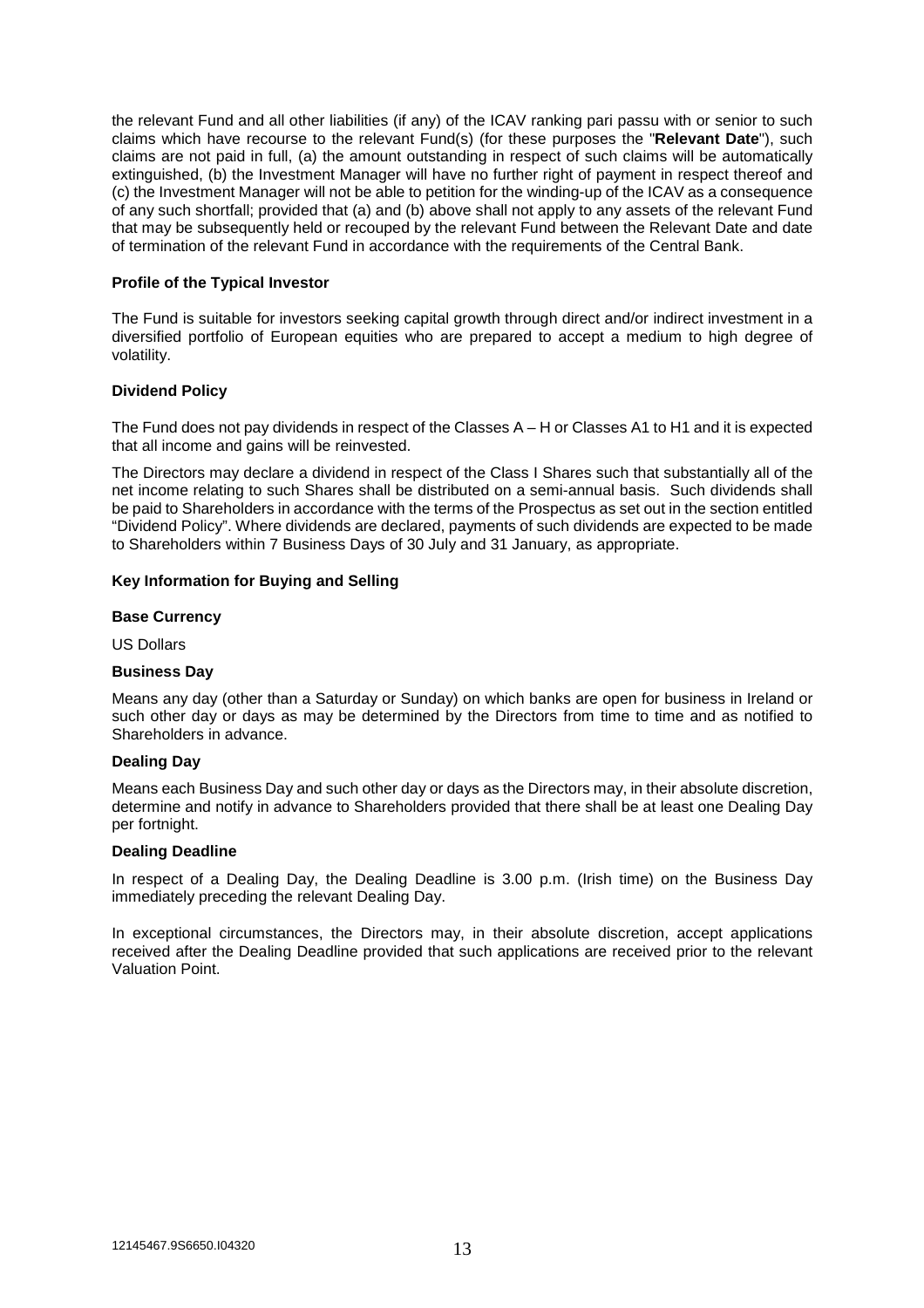| Class*                      | <b>Initial Issue Price</b> | <b>Minimum Initial Investment Amount</b> |
|-----------------------------|----------------------------|------------------------------------------|
| Class A USD\$ Shares        | USD\$1.00                  | US \$1,000,000                           |
| Class A1 USD\$ Shares       | USD\$1.00                  | US \$1,000,000                           |
| <b>Class B GBP£ Shares</b>  | GBP£1.00                   | GBP£750,000                              |
| <b>Class B1 GBP£ Shares</b> | GBP£1.00                   | GBP£750,000                              |
| Class C JPY¥ Shares         | JPY¥1.00                   | JPY¥100,000,000                          |
| Class C1 JPY¥ Shares        | JPY¥1.00                   | JPY¥100,000,000                          |
| Class D EUR€ Shares         | EUR€1.00                   | EUR€1,000,000                            |
| Class D1 EUR€ Shares        | EUR€1.00                   | EUR€1,000,000                            |
| Class E SGD\$ Shares        | SGD\$1.00                  | SGD\$1,000,000                           |
| Class E1 SGD\$ Shares       | SGD\$1.00                  | SGD\$1,000,000                           |
| <b>Class F HKD\$ Shares</b> | HKD\$1.00                  | HKD\$8,000,000                           |
| Class F1 HKD\$ Shares       | HKD\$1.00                  | HKD\$8,000,000                           |
| <b>Class G AUS\$ Shares</b> | AUS\$1.00                  | AUS\$1,000,000                           |
| Class G1 AUS\$ Shares       | AUS\$1.00                  | AUS\$1,000,000                           |
| Class H NZ\$ Shares         | NZ\$1.00                   | NZ\$1,000,000                            |
| Class H1 NZ\$ Shares        | NZ\$1.00                   | NZ\$1,000,000                            |
| <b>Class I GBPE Shares</b>  | GBP£1.00                   | GBP£750,000                              |

(Classes A-I: no performance fees; Classes A1-H1: subject to performance fees. All classes: the Minimum Initial Investment Amount listed above is subject to the discretion of the Directors in each case to allow lesser amounts).

In relation to the Shares, which are not designated in the Base Currency, a currency conversion will take place on subscriptions, redemptions, switches and distributions at prevailing exchange rates and the value of the share expressed in the class currency will be subject to exchange rate risk in relation to the base currency.

# **Initial Offer Period**

The Initial Offer Period for the Class D EUR Shares and the Class D1 EUR Shares has now closed. Accordingly, Class D EUR Shares and the Class D1 EUR Shares are available for subscription at the Net Asset Value per Share on each Dealing Day.

The Initial Offer Period for the Class A USD Shares, Class A1 USD Shares, Class B GBP Shares, Class B1 GBP Shares, Class C JPY Shares, Class C1 JPY Shares, Class E SGD Shares, Class E1 SGD Shares, Class F HKD Shares, Class F1 HKD Shares, Class G AUD Shares, Class G1 AUD Shares, Class H NZD Shares, Class H1 NZD Shares and Class I GBP Shares shall be the period from 9:00 am (Irish time) on 6 January 2021 and ending at 5:00 pm (Irish time) on 13 May 2022 or such shorter or longer period as any one Director may decide in accordance with the Central Bank's requirements.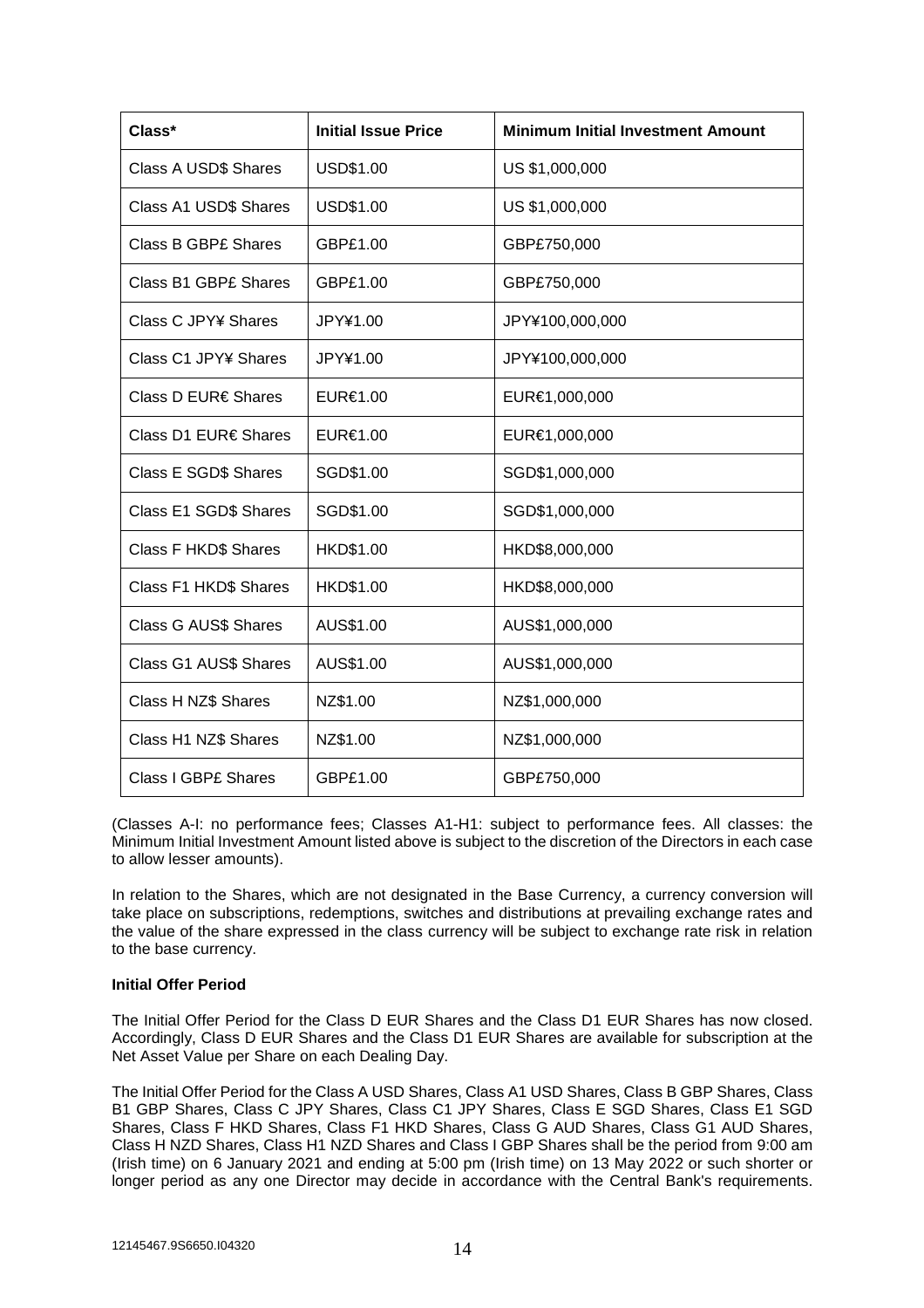Following the close of the Initial Offer Period, these Shares will be available for subscription at the Net Asset Value per Share on each Dealing Day.

## **Further Subscriptions of Shares**

Following the Initial Offer Period, if any, in respect of Shares of a Class, application may be made to purchase Shares of the Fund class on each subscription Dealing Day at subscription prices calculated with reference to the Net Asset Value per Share of the relevant class calculated as at the Valuation Point for that subscription Dealing Day. The subscription price per Share of the relevant Fund is calculated in accordance with the procedures referred to under "Subscription Price" in the Prospectus.

## **Valuation Point**

The Valuation Point shall be the close of business of the relevant market on the Dealing Day and in any event shall be after the Dealing Deadline. The Net Asset Value per Share of the Fund in respect of each Dealing Day will be published and available on the day after the relevant Dealing Day.

## **Settlement Date**

Subscriptions will not be processed until the original Account Opening Form and all required identity verification documents (and all supporting documentation) have been received and verified by the Administrator. Upon receipt of your account number from the Administrator subscription monies should be paid to the Subscription/Redemptions Account specified in the Subscription Form (or such other account specified by the Administrator) so as to be received in cleared funds by no later than 3.00pm (Irish time) three Business Days immediately succeeding the relevant Dealing Day or such later time as the Directors may agree from time to time

Monies in the Subscription/Redemptions Account will become the property of the Fund upon receipt and during the period between receipt of subscription monies and the Dealing Day on which Shares are issued, investors will be treated as unsecured creditors of the Fund. Investors' attention is drawn to the risk factor under the heading "Subscriptions/Redemptions Account Risk" as set out in the Prospectus.

If payment in full and/or a properly completed Account Opening form and all required identity verification documents (and all supporting documentation) have not been received by the relevant times stipulated above, the application to subscribe may be refused, or in the event of non-clearance of funds, the allotment of Shares made in respect of such application may, at the discretion of the Directors, be cancelled, or, alternatively, the Directors may treat the application as an application for such number of Shares as may be purchased with such payment on the Dealing Day next following receipt of payment in full of cleared funds or a properly completed Account Opening Form and all required identity verification documentation (and all supporting documentation). The applicant may be charged interest at a reasonable rate or other reasonable costs incurred by the Fund to make good any loss, cost, expense or fees suffered by the Fund as a result of non-receipt by the Fund of such subscription monies and papers. Any such applicable costs will be charged at normal commercial rates.

Payment of redemption monies will normally be made by electronic transfer to the account of the redeeming Shareholder within three Business Days of the relevant Dealing Day.

The Administrator may refuse to pay or delay payment of redemption proceeds where the requisite information for verification purposes has not been produced by a Shareholder. During this time, any such redemption proceeds will be held in the Subscriptions/Redemptions Account and shall remain an asset of the Fund. During this period, the Shareholder will rank as an unsecured creditor of the Fund until such time as the Administrator is satisfied that its anti-money-laundering procedures have been fully complied with, following which redemption proceeds will be released to the relevant Shareholder. Accordingly, Shareholders are advised to promptly provide the ICAV or the Administrator (as appropriate) with all documentation requested to reduce the risk in this scenario.

# **Anti-Dilution Levy**

The Directors may, where there are net subscriptions or redemptions, charge an Anti-Dilution Levy which will be calculated to cover the costs of acquiring or selling investments as a result of net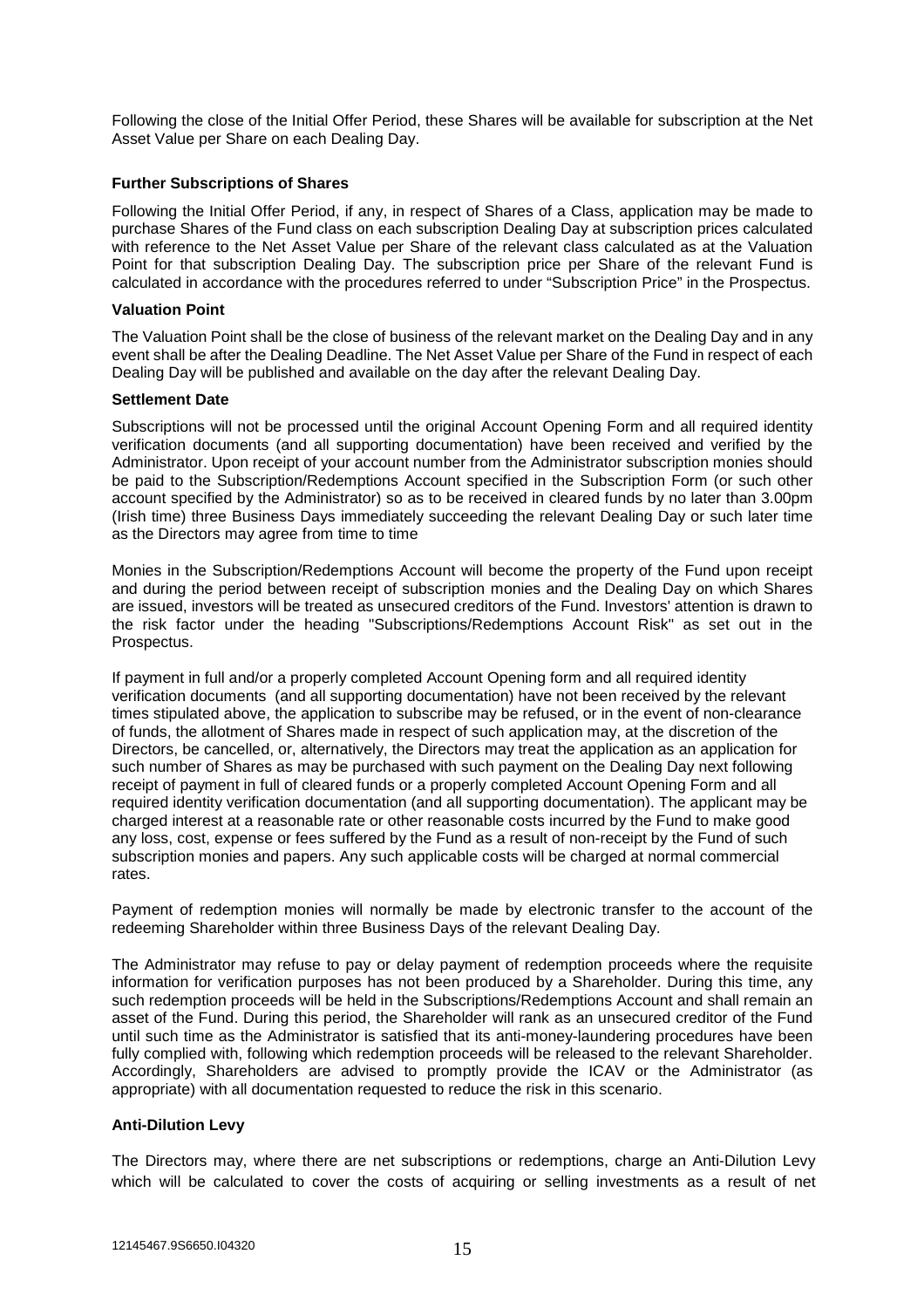subscriptions or redemptions on any Dealing Day, which will include any dealing spreads and commissions and will be charged in circumstances where the Directors believe it is necessary to prevent an adverse effect on the value of the assets of the Fund.

The level of the Anti-Dilution Levy may vary but at no time shall exceed a maximum of 0.40% in respect of subscriptions and redemptions. In this regard, no more than 0.40% may be added to the subscription price or deducted from the redemption price. Investors should note that the Anti-Dilution Levy is referred to in the key investment information document as an entry and exit charge. In the event subscription and redemptions are made simultaneously, the Anti-Dilution Levy will be applied on the net subscription and redemption amounts.

# **Publication**

The Net Asset Value per Share will be published 1 Business Day following the relevant Dealing Day on www.bloomberg.com and may also be published in financial press on a weekly basis.

## **Fees and Expenses**

## *Investment Management Fee*

Under the provisions of the Investment Management Agreement, the ICAV will pay the Investment Manager a fee of up to 0.80% per annum of the Net Asset Value of the Fund attributable to Class A Shares, Class B Shares, Class C Shares, Class D Shares, Class E Shares, Class F Shares, Class G Shares, Class H Shares and Class I Shares accrued monthly and payable quarterly in arrears.

The ICAV will pay the Investment Manager a fee of up to 0.48% per annum of the Net Asset Value of the Fund attributable to Class A1 Shares, Class B1 Shares, Class C1 Shares, Class D1 Shares, Class E1 Shares, Class F1 Shares, Class G1 Shares and Class H1 Shares accrued monthly and payable quarterly in arrears.

The Investment Manager may waive or rebate all or part of the investment management fee to Shareholders, it being acknowledged that such waiver or rebate, if any, may differ between Shareholders and that the Investment Manager will have ultimate discretion in this matter.

The Investment Manager shall also be entitled to be repaid out of the assets of the Fund all costs, expenses, outgoings and liabilities reasonably and properly incurred by or on behalf of the Investment Manager on behalf of the Fund.

## *Performance Fee*

In addition to the Investment Management Fee the Investment Manager is entitled to a performance fee (the "**Performance Fee**") in relation to the relevant Class of Shares. The Performance Fee will be paid out of the net assets attributable to the relevant Class of Shares.

The Performance Fee shall be calculated and shall accrue at each Valuation Point and the accrual will be reflected in the Net Asset Value per Share of the relevant Class of Shares. The first Performance Fee period begins at the end of the Initial Offer Period of the relevant Class of Shares and ends on the last Business Day in December of that year. Subsequent Performance Fee periods shall be calculated in respect of each period of twelve months ending on the last Business Day in December (the "**Performance Period**").

The Performance Fee will be paid annually in arrears as soon as practicable after the close of business on the Business Day following the end of the relevant Performance Period.

The Performance Fee for each Performance Period shall be equal to 15% of the amount, if any, by which the Net Asset Value before Performance Fee accrual of the relevant Class of Shares exceeds the Indexed Net Asset Value of the relevant Class of Shares on the last Business Day of the Performance Period. In addition, the Performance Fee with respect to any redemptions of Shares during the Performance Period will crystallise and become payable within 14 days of redemption date.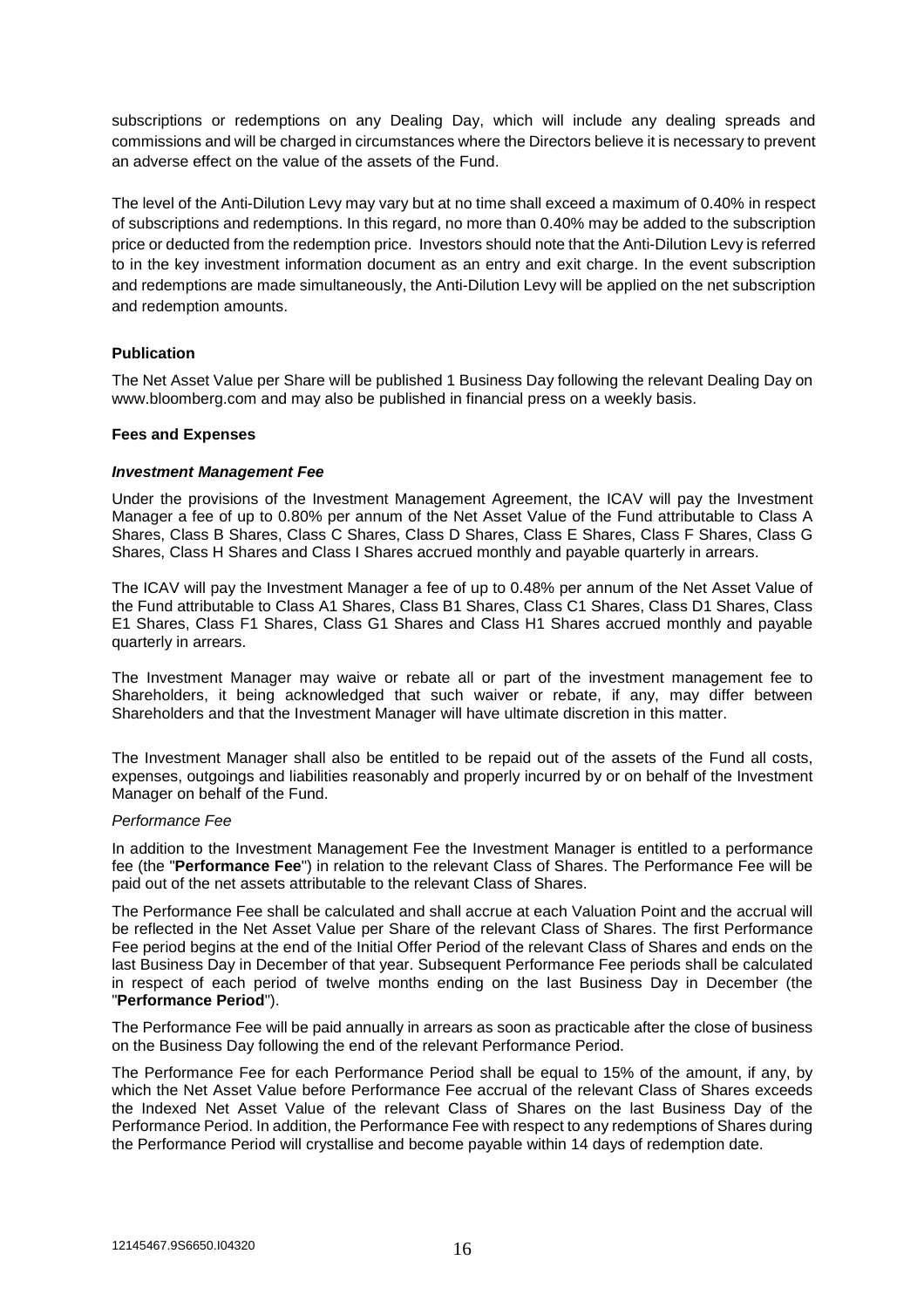"Indexed Net Asset Value" means in respect of the first Performance Period for the Fund the Initial Offer Price of the relevant Class of Shares multiplied by the number of Shares of the Class of Shares issued during the Initial Offer Period, increased on each Dealing Day by the value of any subscriptions or decreased pro rata by the value of any redemptions which have taken place since the Initial Offer Period, adjusted by the Benchmark Return over the course of the Performance Period.

For each subsequent Performance Period for the Fund the "Indexed Net Asset Value" means either

- (i) where a Performance Fee was payable in respect of the prior Performance Period, the Net Asset Value of the Class of Shares as at the end of the last Performance Period, increased on each Dealing Day by the value of any subscriptions or decreased pro rata by the value of any redemptions which have taken place since the beginning of such Performance Period, adjusted by the Benchmark Return over the course of the Performance Period; or
- (ii) where no Performance Fee was payable in respect of the prior Performance Period, the Indexed Net Asset Value of the Class of Shares at end of the prior Performance Period at which the last Performance Fee was paid, increased on each Dealing Day by the value of any subscriptions or decreased pro rata by the value of any redemptions which have taken place since the beginning of such Performance Period, adjusted by the Benchmark Return over the course of the Performance Period.

For the avoidance of doubt any underperformance versus the benchmark will be carried forward from one performance fee period to the next and must be recouped before any additional performance fee will accrue.

"Benchmark Return" means the performance of the MSCI Europe Index (Net) USD (the "**Index**") over the course of the Performance Period or the equivalent currency for the relevant Class of Shares. The Index captures large and mid cap representation across 15 developed markets countries in Europe. The Index covers approximately 85% of the free float-adjusted market capitalization across the European developed markets equity universe. Further details on the composition of the Index and its calculation methodology can be found at

https://www.msci.com/documents/10199/4cdaaef3-176f-4da8-b101-630513a19fe4.

The Performance Fee shall be calculated by the Administrator and verified by the Depositary.

## *Administration Fee*

The Administrator will be entitled to receive out of the assets of the Fund an annual fee which will not exceed 0.07% of the net assets of the Fund (plus VAT, if any) subject to an annual minimum fee of €40,000 together with transfer agency fees and financial reporting fees which will be charged at normal commercial rates and its reasonable costs and expenses incurred by the Administrator in the performance of its duties as Administrator of the Fund and as agreed compensation for any additional services. These fees shall accrue and be calculated on each Dealing Day and shall be payable monthly in arrears.

# *Depositary Fee*

The Depositary will be entitled to receive from the ICAV out of the assets of the Fund an annual fee which will not exceed 0.03% of the net assets of the Fund subject to an annual minimum fee of €10,000 (plus VAT, if any). In addition the Depositary will be entitled to receive from the Fund sub custody fees charged at normal commercial rate, including safekeeping and transaction fees. The Depositary will further be entitled to be reimbursed by the Fund for reasonable costs and expenses incurred by the Depositary in the performance of its duties as Depositary of the Fund. These fees shall accrue and be calculated on each Dealing Day and shall be payable monthly in arrears.

## *Management Fee*

Davy Global Fund Management Limited, in its role as Manager and Global Distributor of the Fund, will be entitled to receive out of the assets of the Fund an annual fee which will not exceed 0.10% of the net assets of the Fund (plus VAT, if any) subject to a minimum annual fee of €50,000.

## *Establishment Expenses*

The fees and expenses incurred in connection with the establishment of the Fund did not exceed €20,000. These fees and expenses were paid out of the assets of the Fund and will be amortised over